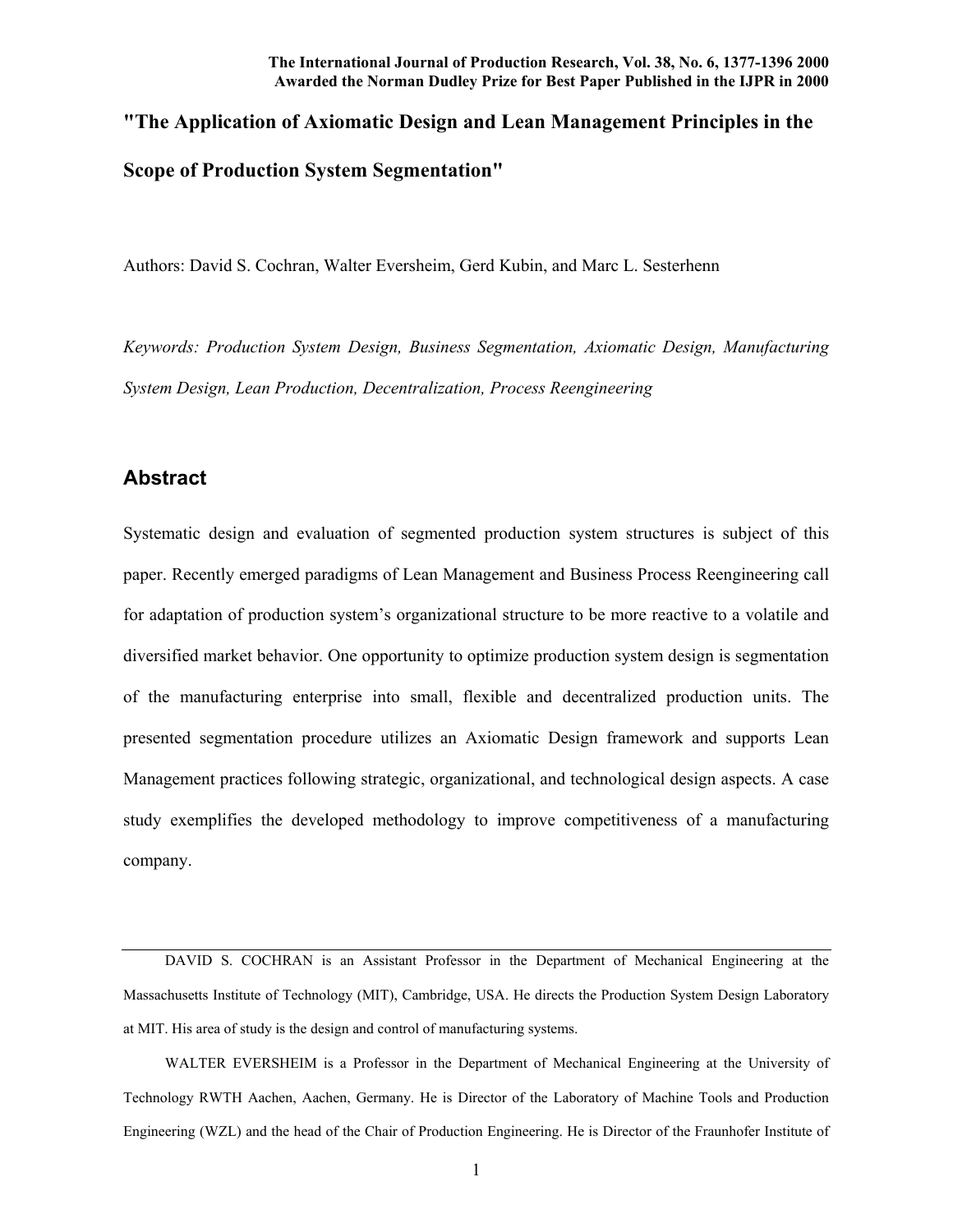Production Technology (IPT), Aachen, Director of the Research Institute for Rationalization (FIR), Aachen, and Director of the Institute of Technology Management (ITEM), St. Gall, Switzerland. His area of study is the integrated planning and control of products and production systems.

 GERD KUBIN is a Research Assistant of the Chair of Production Engineering at the University of Technology RWTH Aachen, Aachen, Germany. He is a candidate for a Doctor in Mechanical Engineering. His area of study is the planning of factories and the design of production systems.

 MARC L. SESTERHENN was a Visiting Graduate Student of the Production System Design Laboratory at the Massachusetts Institute of Technology (MIT), Cambridge, USA, where he completed his diploma thesis as a candidate for a degree in Mechanical Engineering. At present, he is a Research Assistant of the Chair of Production Engineering at the University of Technology RWTH Aachen, Aachen, Germany. He is a candidate for a Doctor in Mechanical Engineering. His area of study is the design of production systems and cost management.

 Address reprint request to David S. Cochran: 77 Massachusetts Avenue, Room 35-130, Cambridge, MA, 02139, USA, phone: +1 (617) 2586769, fax: +1 (617) 2587488, email: dcochran@mit.edu; or to Marc Sesterhenn: WZL, RWTH Aachen, Steinbachstraße 53, D-52056 Aachen, Germany, phone: +49 (241) 807388, fax: +49 (241) 8888293, email: m.sesterhenn@wzl.rwth-aachen.de.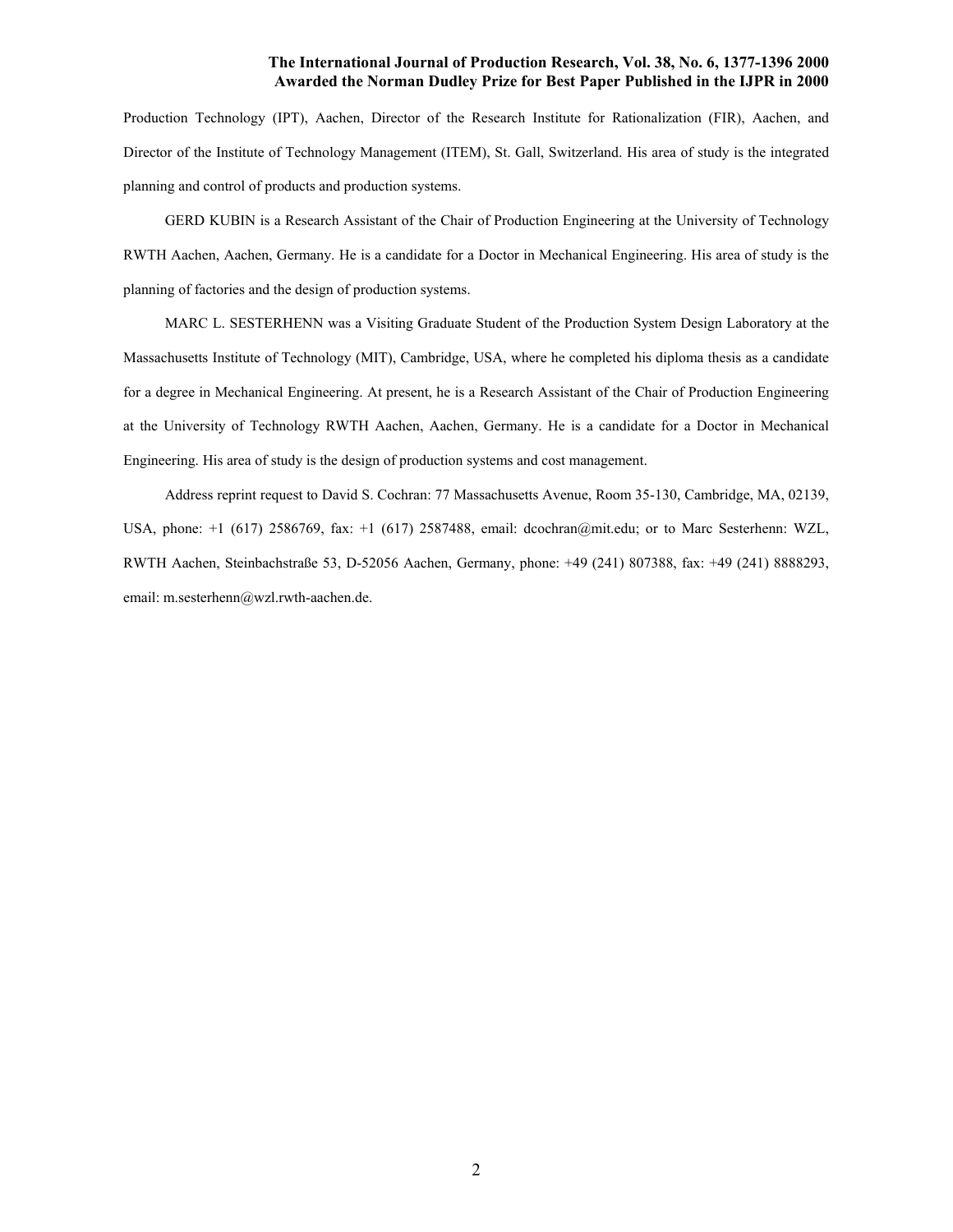# **1 Introduction**

 In today's competitive environment companies are increasingly forced to respond to diverse market demands with the alignment of their organizational structure and their competitive strategies. The firm's need to respond to change with stable and long-term, yet flexible and responsive, process capabilities is greater than ever before. Up to the present, the production system and its internal structures are at the center of all entrepreneurial plans and doings to foster adaptation to actual market needs.

What do we understand as production system? The production system reflects the whole enterprise including all required functions, activities, processes, and resources to produce marketable performances.



Figure 1: Focusing production system design.

 A marketable performance is either a good (material product), a service (nonmaterial product), or a combination of both. Furthermore, the production system comprises all markets, customers, and suppliers as system entities. The term "process" generally describes a deliberately defined sequence of coherent actions in time and space. Objects of processing are materials and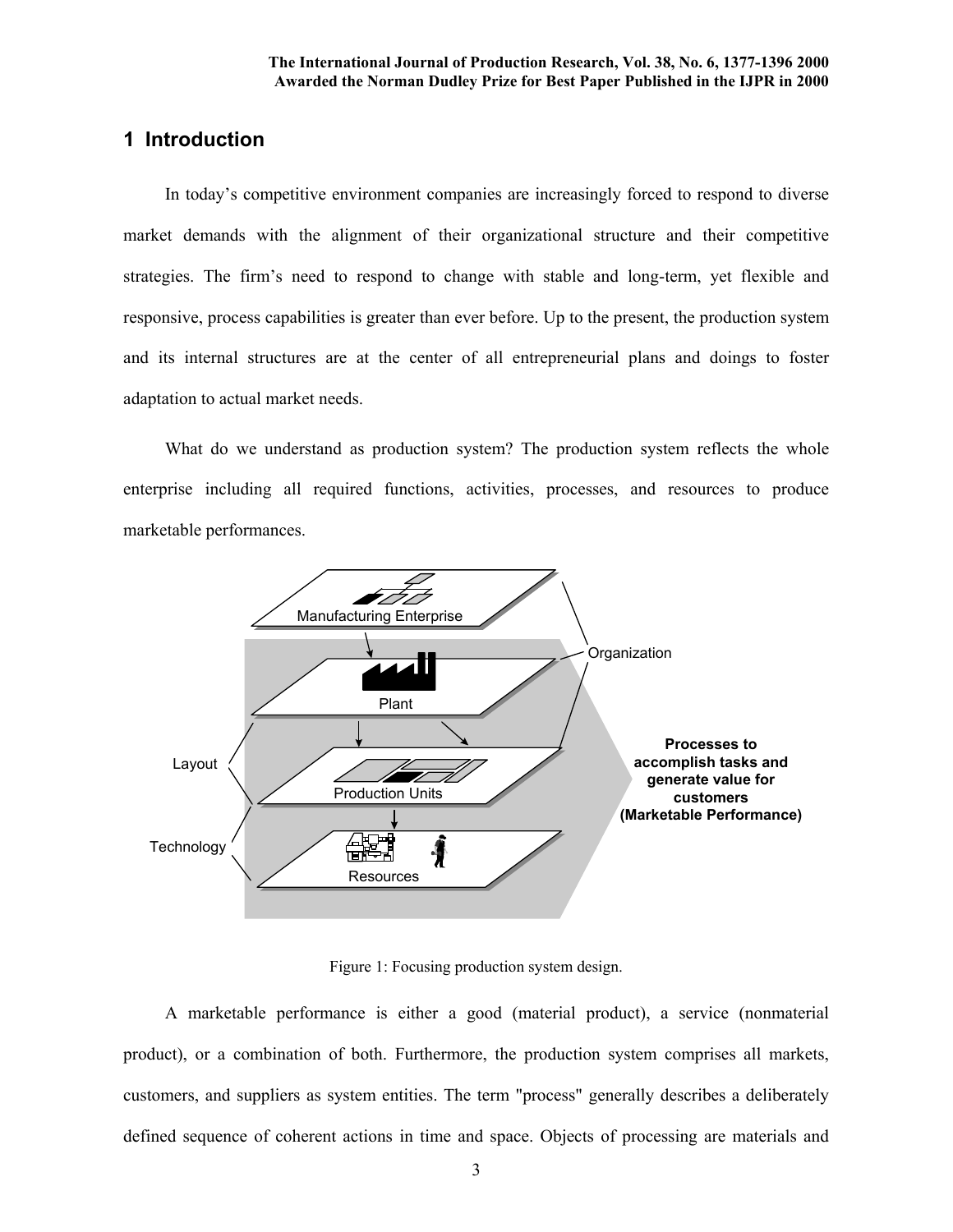information. Processes serve three managerial tasks of the production system (Womack, Jones 1996):

- 1. Problem solving task: running from concept through detailed design and engineering of products and dedicated manufacturing systems to production launch.
- 2. Information management task: running from customer order taking through detailed scheduling to delivery.
- 3. Physical transformation task: proceeding from raw materials to a finished product in the hands of the customer.

The literature proliferates several "stand-alone" advances to the complex challenge of designing a flexible and responsive production system organization. However, neither theoretical development nor empirical studies through survey of industry practice is common. A systematic design procedure to structure the production system which is based on a scientific basis or a general analytical guideline has not been elaborated yet. This paper introduces a design procedure for production systems relative to generalizable principles. The procedure integrates the so called Segmentation approach with Lean Management principles and is guided by the Axiomatic Design procedure. The thorough explanation of the abstract framework of segmentation will be followed by a concrete application in industry.

### **2 Generic Design Aspects of Production Segments and Lean**

# **Management Practice**

A segmented production system resembles a hybrid form of centralized and decentralized organizational structure. Segments are organizational sub-units of the production system with dedication to integrated processes. Fig. 2 illustrates how, contrary to a centralized organization, the process-oriented system design individually integrates certain collections of activities of the three managerial tasks to fulfill comprehensive processes.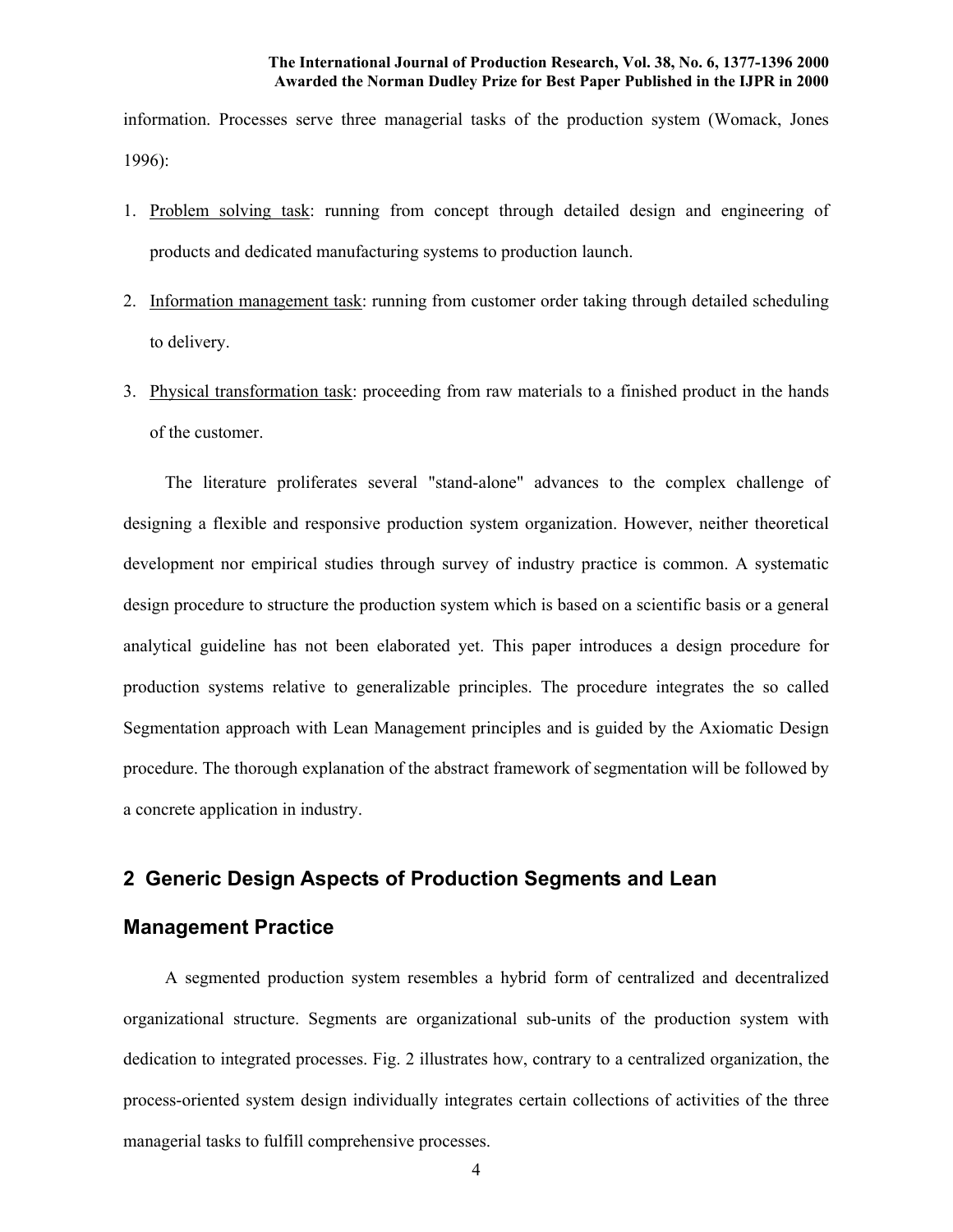

Figure 2: Segmentation decentralizes the production system organizationally and by physical layout.

 Two segment types are distinguished (Wildemann 1994). Indirect segments exclusively comprise indirect functions (informational processes) and serve the production segments. Production segments always unify direct functions (operational/ manufacturing processes) and decentralized indirect functions. Goal of segmentation is the allocation of operational functions, control functions, decision making functions, and all required resources which should be unified to fulfill a defined process most effectively and efficiently (Eversheim et al. 1997, Warnecke 1992), as is illustrated in Fig. 3.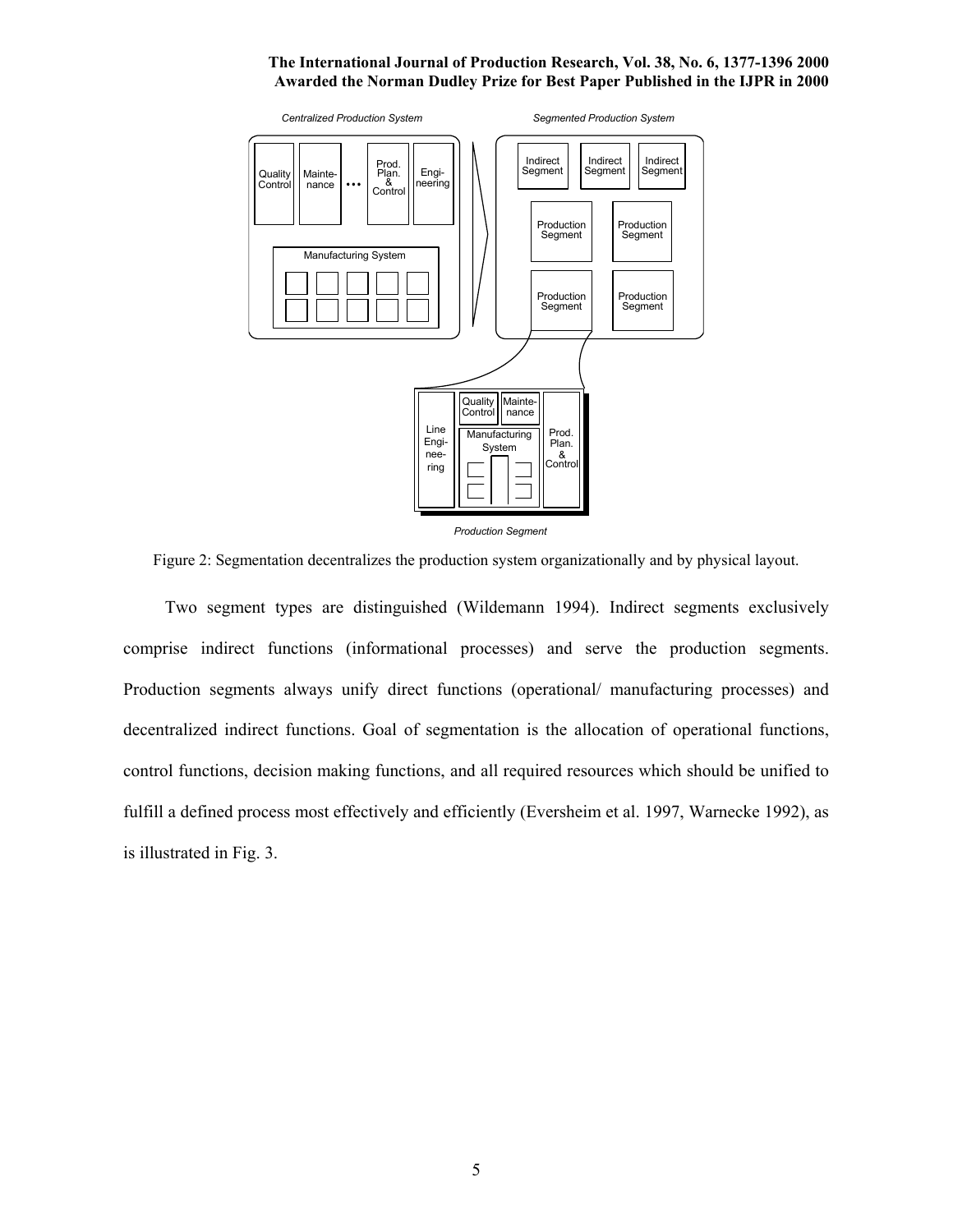

Figure 3: Formulation scenario in the scope of the segment design.

 To manufacture and manage distinct classes of products, markets, customers, and combinations of those, operations and functions are aggregated to fulfill the assigned activities within the organizational unit of a segment. The design of segments synchronously optimizes three relevant system attributes: the logical boundaries of the segments, i.e. the procedure defines the integration of sub-processes, functions and operations into segments; the design of the segments' organizational and physical structure; and the linking relations between the segments (interfaces).

 The concept of segmentation merges generic principles of lean production, strategic management and organization theory:

#### **Value-Orientation**

 The classification of functions supporting the production system's tasks provides a better understanding of business processes. *Value* of a performance is strictly determined by each single customer. *Value-added functions* contribute to the performance the customer desires and actually pays for. Some functions of the production system are *non-value-added* but an obligatory part of the business, as is illustrated in Table 1.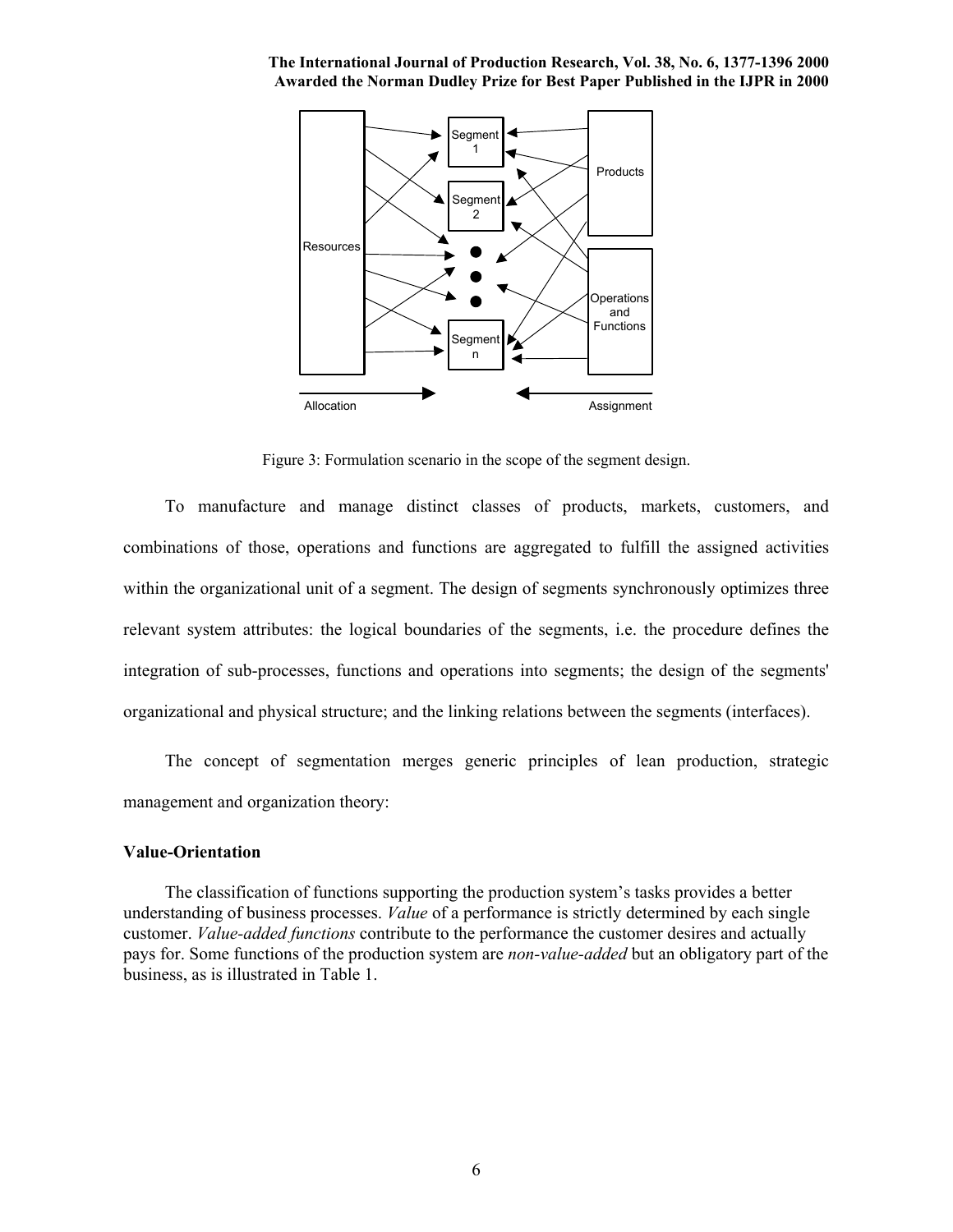| <b>Functions</b> | <b>Direct Functions</b>                                  | <b>Indirect Functions</b>                                |
|------------------|----------------------------------------------------------|----------------------------------------------------------|
|                  | (Operational)                                            | (Informational)                                          |
| Value-Added      | Manufacturing Processing:<br>- Fabrication<br>- Assembly | - Product Design/Engineering<br>- Marketing<br>- Service |
| Non-Value-Added  | - Transport                                              | -<br>- Capacity Planning                                 |
|                  | - Storage<br>$-$ Set-Up                                  | - Accounting<br>- Quality Assurance                      |
|                  |                                                          | -                                                        |

Table 1: The matrix classifies functions within the production system.

#### **Process-Orientation: Decentralization of Direct and Indirect Functions**

The lack of organizational integration of managerial tasks renders the control of the production system slow, bureaucratic, and hierarchical (Galbraith, Lawler 1993, Lentz 1996). Recently emerged paradigms of Lean Management (Cochran 1994, Shingo 1989) and Business Process Reengineering (Hammer, Champy 1993) call for the adaptation of the production system's structure to become more reactive to a volatile market behavior. The common approach of the process-oriented organization is the organizational allocation of functions that are interdependent to perform a desired output. The decentralization of functions into segments is to be designed so as to optimize the organization of the whole production system instead of single segments as isolated elements of it.

#### **Integration of Marketing and Manufacturing Through Focused Design**

 In order to react quickly to changes in volume demand and product mix on the manufacturing system level, two requirements have to be satisfied. First, marketing and sales functions are integrated with manufacturing functions by organizational structure to ensure a close communication and fast reconciliation about a feasible manufacturing strategy. Second, the manufacturing system is designed to accommodate the required volume and product flexibility. Table 2 characterizes some generic manufacturing system types (Black 1991, Cochran, and Charles 1997). Lean Manufacturing Cells e.g. satisfy the system requirement of high volume flexibility.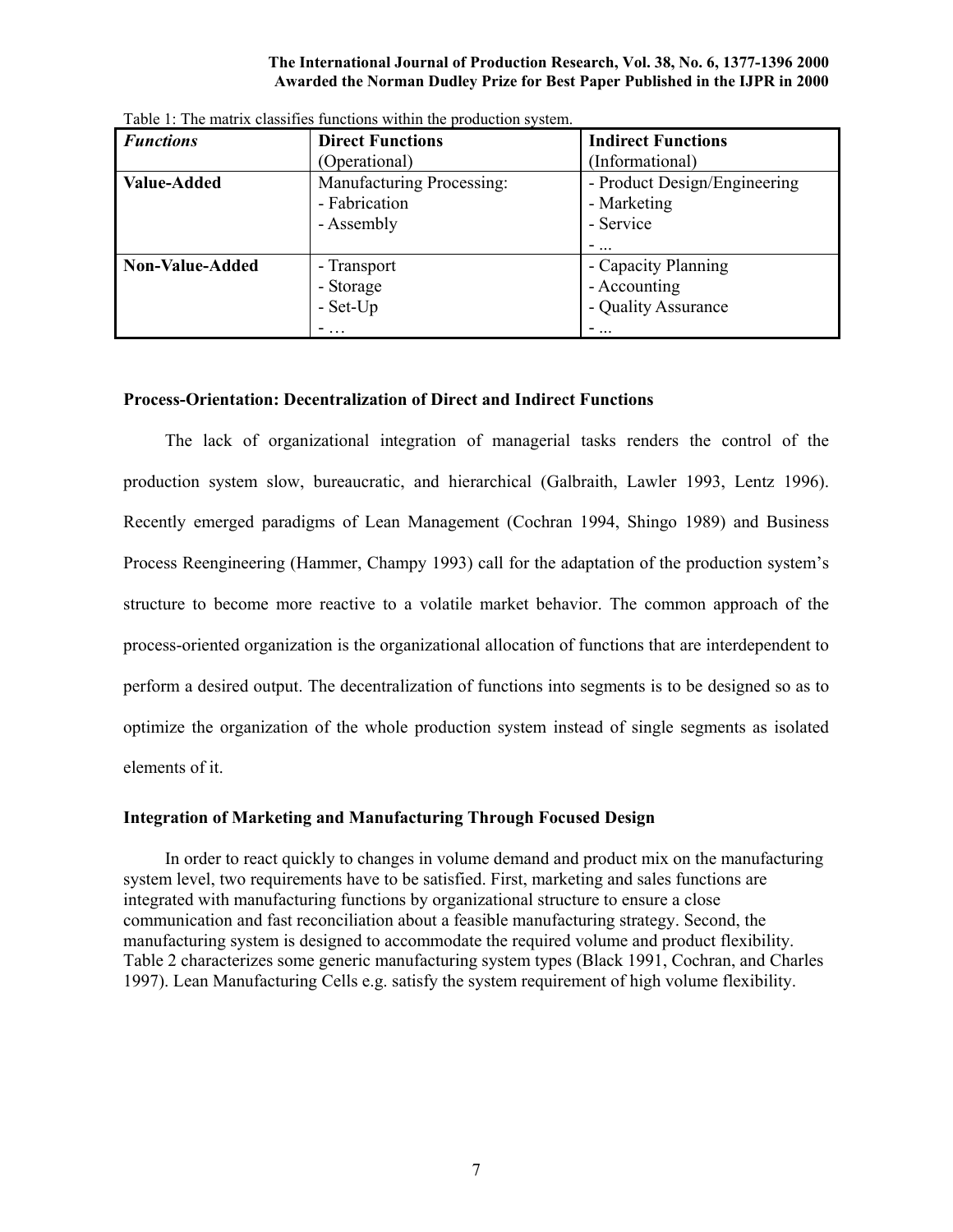|                                        |                    | -9 - 1 - - - - - - 1 - - -         |                    |
|----------------------------------------|--------------------|------------------------------------|--------------------|
| Tendency                               | Volume Flexibility | <b>General Product Flexibility</b> | Product Life Cycle |
| Job Shop                               | High               | High                               | <b>Short</b>       |
| Flow Shop                              | Medium             | Medium                             | Medium             |
| Transfer Line                          | Low                | Low                                | Long               |
| Lean Manufacturing<br>Cells            | High               | Medium                             | Medium             |
| Multi-Functional<br>Machine            | High               | High                               | <b>Short</b>       |
| Flexible Manufacturing<br>System (FMS) | Medium             | High                               | Medium             |

Table 2: Characteristics of generic manufacturing system types.

According to actual market demands the competitive strategy defines requirements for the manufacturing system concerning costs, flexibility, delivery capability, and quality (Hayes, Wheelwright 1984, Skinner 1974). Segments concentrate their resources to a manageable group of products, technologies, unit rates, and markets.

#### **Work Organization in Accountable Teams**

Decentralization of functions enhances utilization of empowered teams. Wickens defines a team as a "group of individuals whose individual contributions are recognized and valued, and who are motivated to work in the same direction to achieve clear, understood, and stretching goals for which they are accountable" (Wickens 1993). The objective to diffuse market pressure and a continuous improvement culture throughout the production system is realized controlling production segments by performance measurement (for details compare Kaplan, Norton 1992). Entrepreneurial "freedom" of an accountable team is an incentive and responsibility at the same time for management of the segment as a small business within the whole business.

#### **Segmentation in Two Dimensions**

Segmentation follows two dimensions: "Vertical Segmentation" and "Horizontal Segmentation" (compare Fig. 4).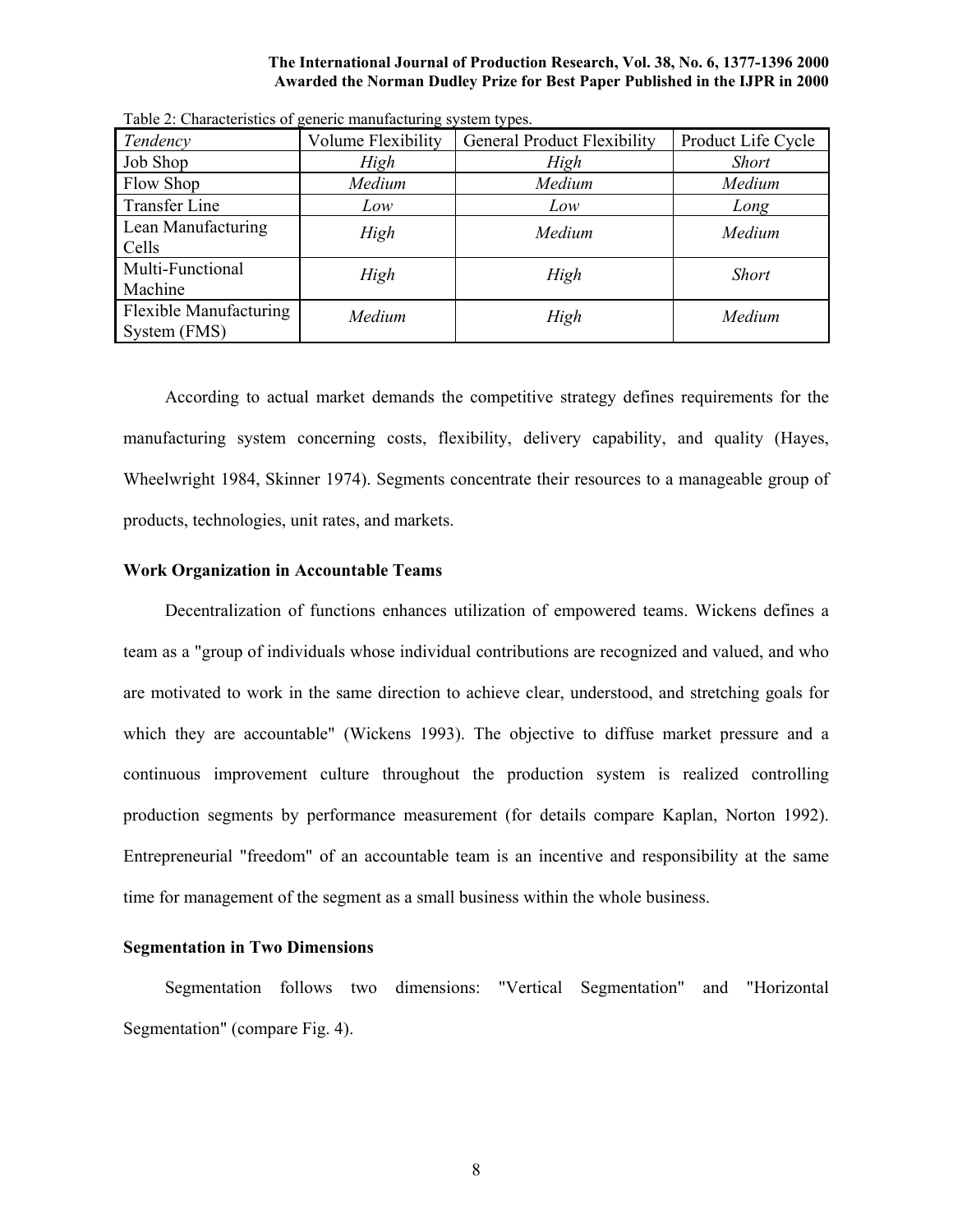

Figure 4: Classification of indirect functions relative to the physical transformation for organizational segment design.

Critical success factors for a product line have to be investigated and defined first, in order to elaborate the suitable production strategy for a segment ("Vertical Segmentation"). Each production segment serves a distinct Product-Market-Production-Combination (PMPC). Criteria for demarcation of PMPCs are:

- Customer Attributes: Branch, Size, Type (Consumer/OEM), Geographical Location (Supply Chain, Distribution Channel), etc.
- Market Attributes: Development (Competitive Situation, Share, Growth), Dynamics (Economical, Social, Political), Competitive Priority/Strategy (Cost, Quality, Delivery, Flexibility), etc.
- Product Attributes*:* Demand Behavior (Volume, Frequency, Predictability, Takt Time), Technological Features (Product Structure, Geometry, Tolerances, Operational Manufacturing Sequence), Standardization (Product Family, Mix, Customization), Life-Cycle-Stage (Maturity, Stability), etc.

In case of a very expensive manufacturing resource, share of the resource between segments may be unavoidable. In this scenario the (centralized) resource constrains the design of respective production segments. A feasible segmentation procedure must be capable to indicate whether the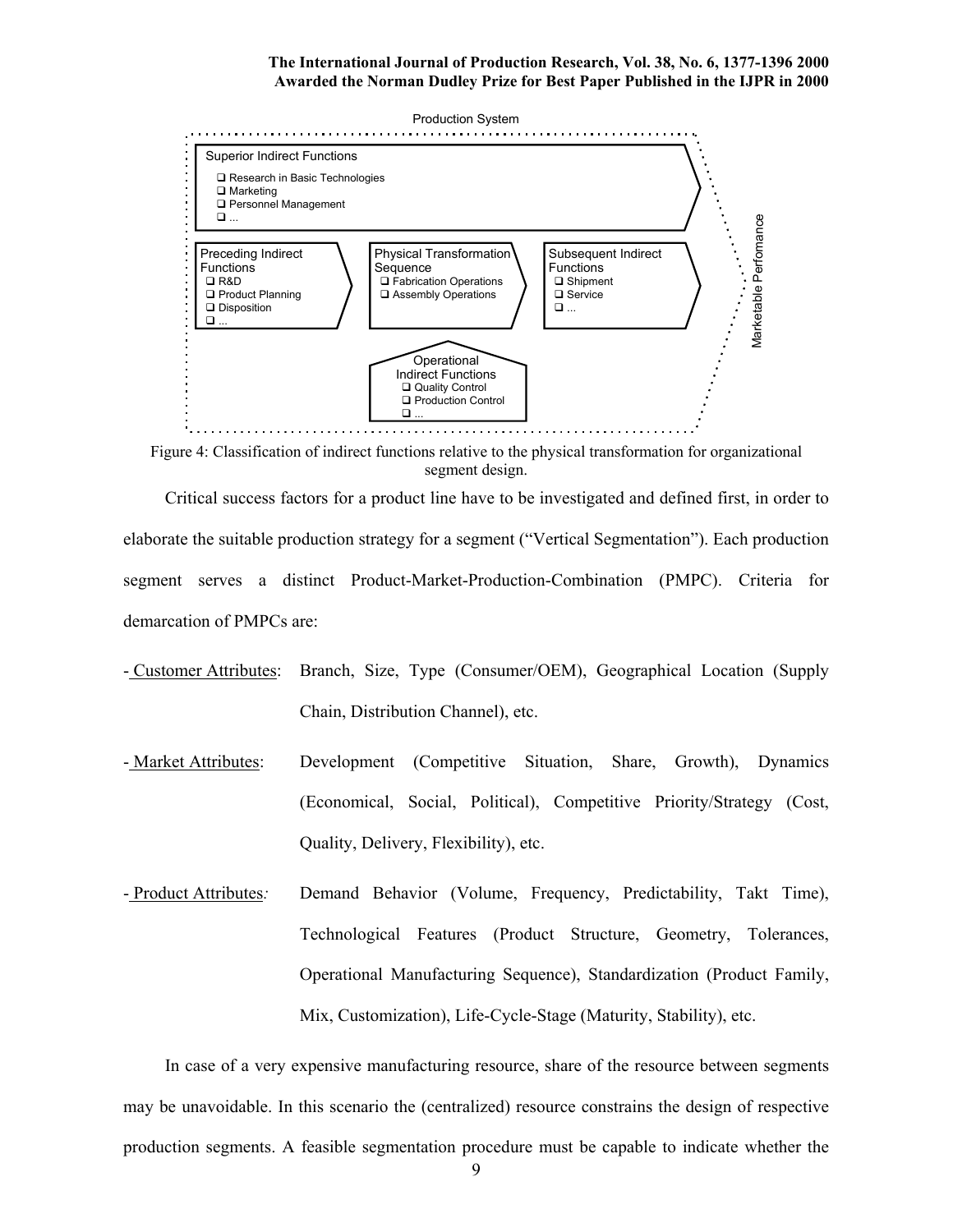design solution for segments is still "acceptable" or not.

Production segments always comprise several operations within the value chain to fulfill a customer order from receiving of incoming materials to shipment of finished goods . In case of a complete integration of material flow, all sub-processes of a product line's value chain are assigned to one segment. The determination of range of steps that are to be integrated in one segment is a crucial part of so called "Horizontal Segmentation"*.*

#### **The Role of Lean Management Principles**

Lean Management philosophy offers several principles to optimize the effectiveness and efficiency of the manufacturing system but also of the entire production system (Shingo 1989). These principles resemble and sustain key design guidelines for the organizational and physical structure design of a segmented production system. Table 3 (Appendix A) indicates the relationship between the key principles of the Lean Production System with major design aspects of the segmentation approach (for details compare Shingo 1989, Cochran 1994).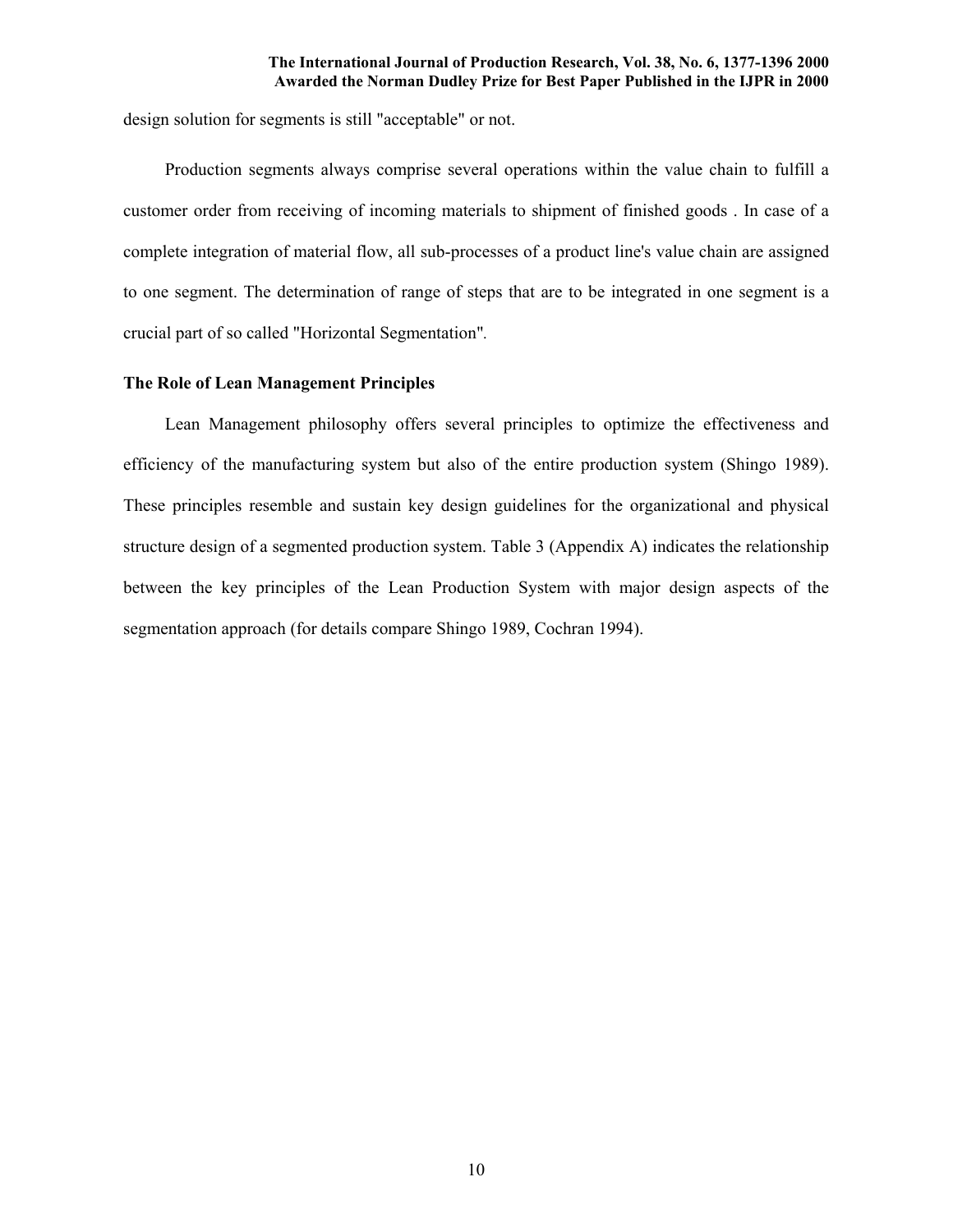## **3 Segmentation of Production Systems with Axiomatic Design**

### *3.1 Proceeding in a Segmentation Project*

The suggested procedure follows three consecutive phases (Fig. 5):



Figure 5: The vertical and the horizontal segmentation require iterative steps in the segmentation procedure.

 The systemic view of a manufacturing enterprise is a prerequisite for identification of important design aspects. The analysis phase reveals characteristics of customers and markets the company competes in, as well as technological and organizational data concerning the offered product mix and product features, competitors, and existing or required managerial tasks and processes for the accomplishment of the marketable performances. The conceptualization phase comprises iterative steps of vertical and horizontal segmentation based on the data provided by the analysis. Axiomatic Design theory supports a robust conceptualization result. The designer is most likely not able to comprehend all marginal conditions of the complex system design on the highest design level; some restrictions may occur during the conceptualization and evaluation. Once the feasibility and economic evaluation have proven the design to be acceptable, the implementation of the final design solution is justified.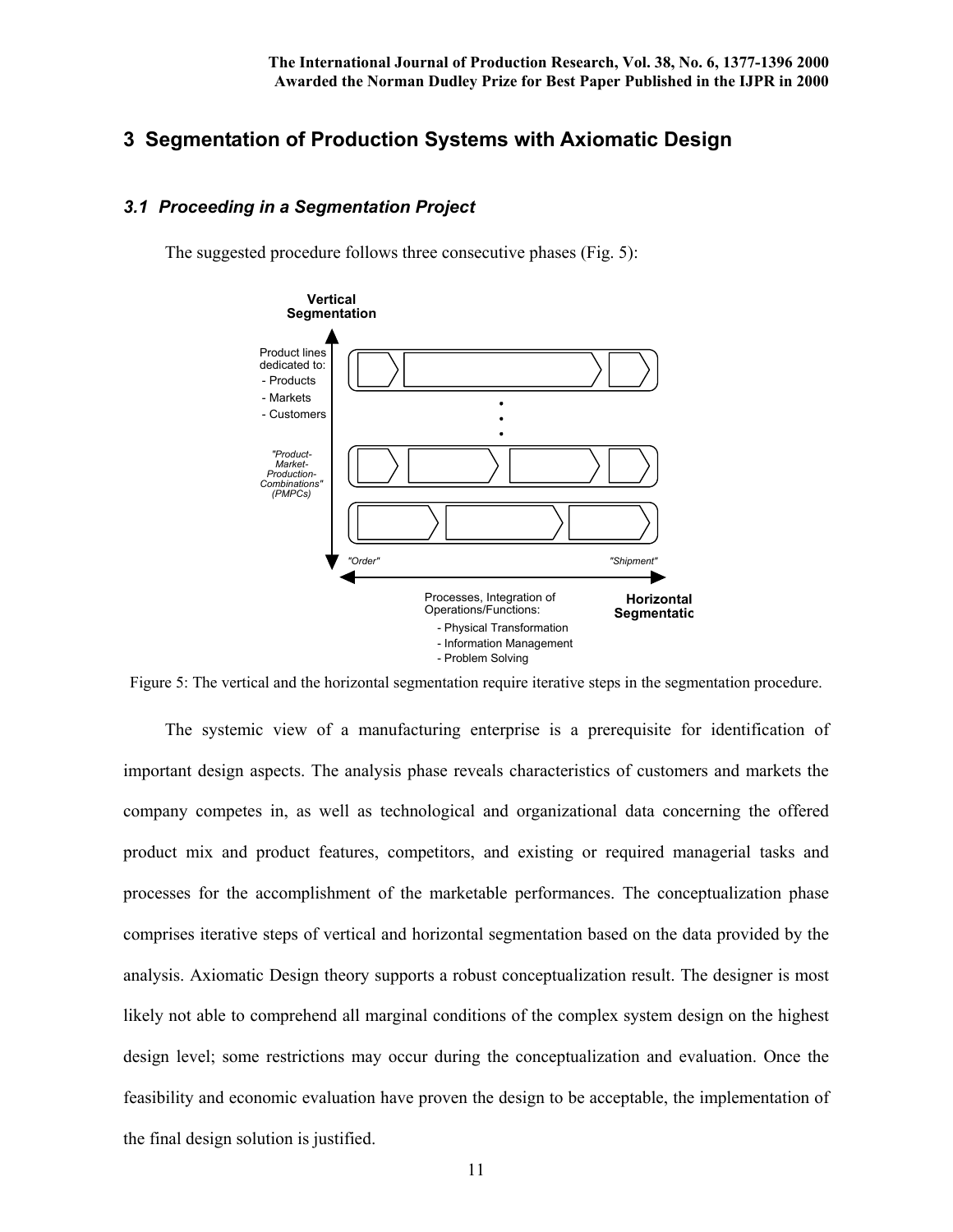The research focuses on modification of Axiomatic Design theory to deploy the organizational and physical structure within production system segmentation.

#### *3.2 Introduction to Axiomatic Design Theory*

The approach of Axiomatic Design was advanced by Dr. Nam P. Suh in the mid-1970s with the goal to develop a scientific, generalized, codified, and systematic procedure for design. Axiomatic Design provides the designer with a theoretical foundation based on logical and rational thought processes and tools (Suh 1995). In order to systematize the thought process and to create demarcation lines between various design activities, four domains represent the foundation of Axiomatic Design procedure (Fig. 6).



Figure 6: All design procedures can be represented in four domains.  $\{X\}$  are characteristic vectors of each domain (adapted from Suh 1990).

 The domain on the left relative to the domain on the right represents "what we want to achieve", whereas the domain on the right represents the design solution of "how we propose to satisfy the requirements specified in the left domain". The customer domain is characterized by the customer attributes (CAs) the customer is looking for in a product, process, system or other design object. In the functional domain the customer attributes are specified in terms of functional requirements (FRs) and constraints (Cs). As such, the functional requirements represent the actual objectives and goals of the design. The design parameters (DPs) express how we want to satisfy the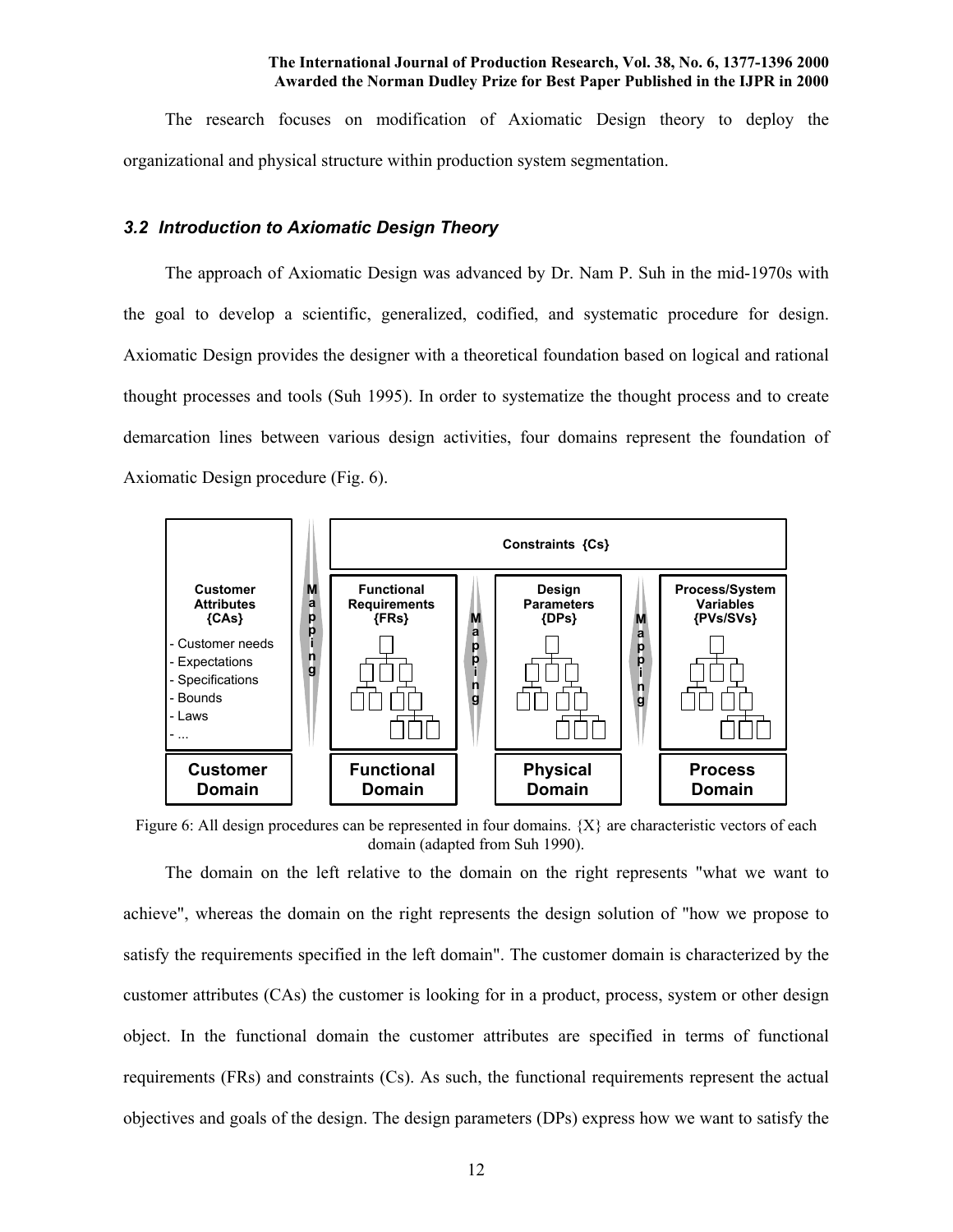functional requirements. Finally, to realize the design solution specified by the design parameters, the system variables (SVs) are stated in the process domain.

 The methodology provides a stringent procedure to deploy a system design in a "zigzagging" decomposition process between the domains from highest to lowest design level. Within mapping between the domains the designer is guided by two fundamental axioms to produce a robust design (Suh 1990):

- Axiom 1: The Independence Axiom
	- => "Maintain the independence of the functional requirements".
- Axiom 2: The Information Axiom
	- => "Minimize the information content of the design".

 The axioms offer a basis for evaluating and selecting designs. In most design tasks, it is necessary to hierarchically decompose the problem. The FRs, DPs, and SVs can mathematically be described as vectors. The relationship between the design domains, of which each is represented by a vector, can be expressed as a matrix, respectively. This matrix is called the "Design Matrix" (DM) (compare case study). A design equation should be written for each transition between domains and at each decomposition level. Detailed information and elaborations on the scientific background of Axiomatic Design are provided by Suh (Suh 1990).

#### *3.3 Using Axiomatic Design Theory in the Conceptualization Phase*

 The organizational design assigns certain operations and functions to the segments. The design of the physical structure allocates the required resources to the organizational unit for the support of the assigned tasks. The segments are designed to satisfy special objectives, hence, the goals of the design (FRs). The design goals of the production system are the abstracted processes of the system. Production segments and indirect segments are the highest level entities of the production system (compare Fig. 2). The organizational units satisfy the functional requirements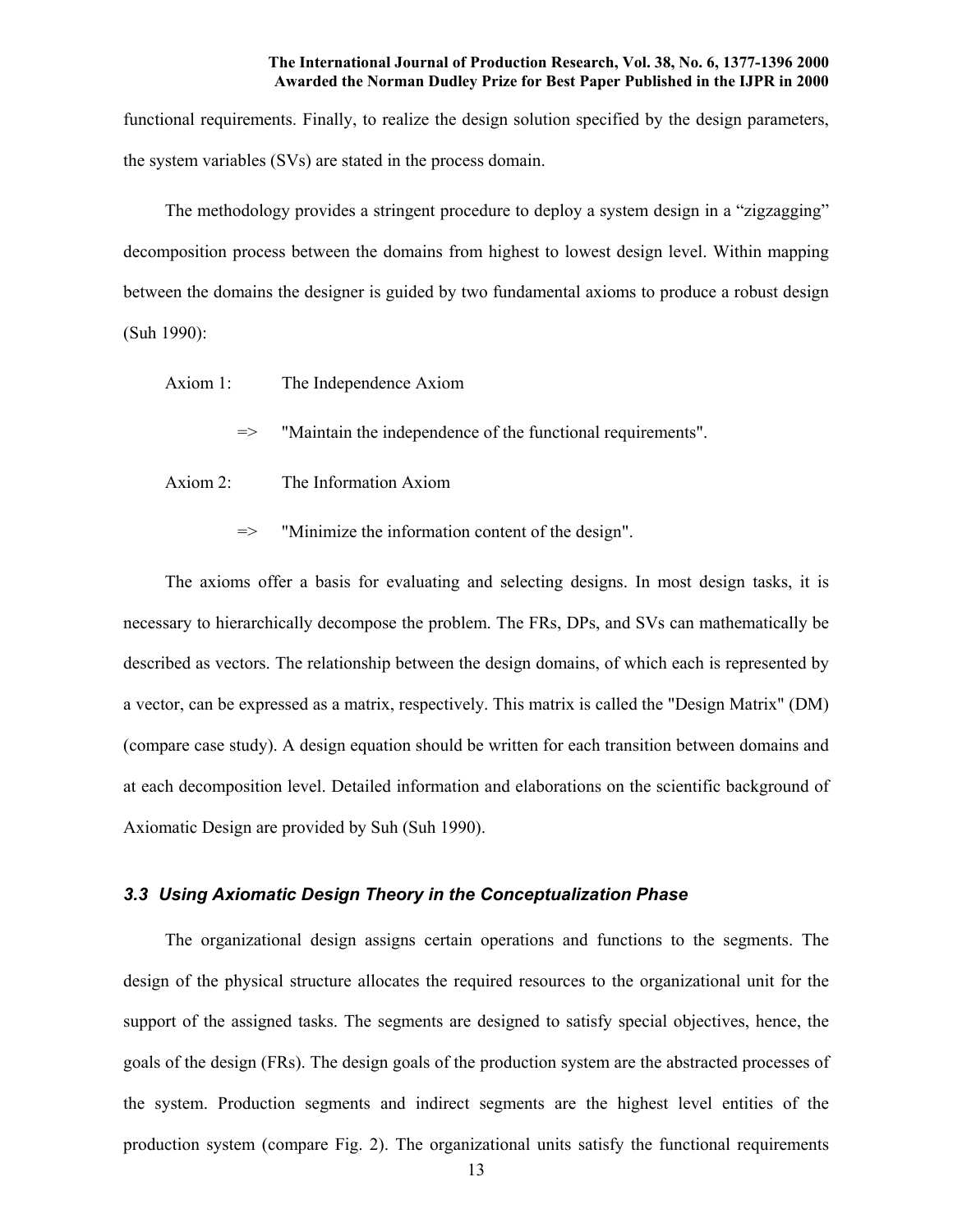and thus represent the design parameters (DPs). Suh's physical domain (Suh 1990) is renamed to be the "Organizational Domain", since the organizational design is succeeded by the design of the physical structure. The mapping from the functional domain to the organizational domain is the first transition and establishes the organizational design structure. The second transition is the mapping between the organizational and the "Physical Domain" which substitutes Suh's process domain (Suh 1990). The system variables (SVs) reside in the physical domain and represent the structure of allocated capital resources. The customer attributes (CAs) represent the criteria for the demarcation of PMPCs. Appreciable criteria resulting out of the analysis phase must be translated to establish the highest level FRs during the first mapping (Fig. 7).



Figure 7: The design domains for a systematic segmentation of production systems.

 The definition of design domains was accompanied by the development of three hierarchical design models for the decomposition of a segmented production system. The "Organizational Control Model" defines the segment as the highest and the employee as the lowest level organizational control entity within the system. The "Task Model" reflects the decomposition of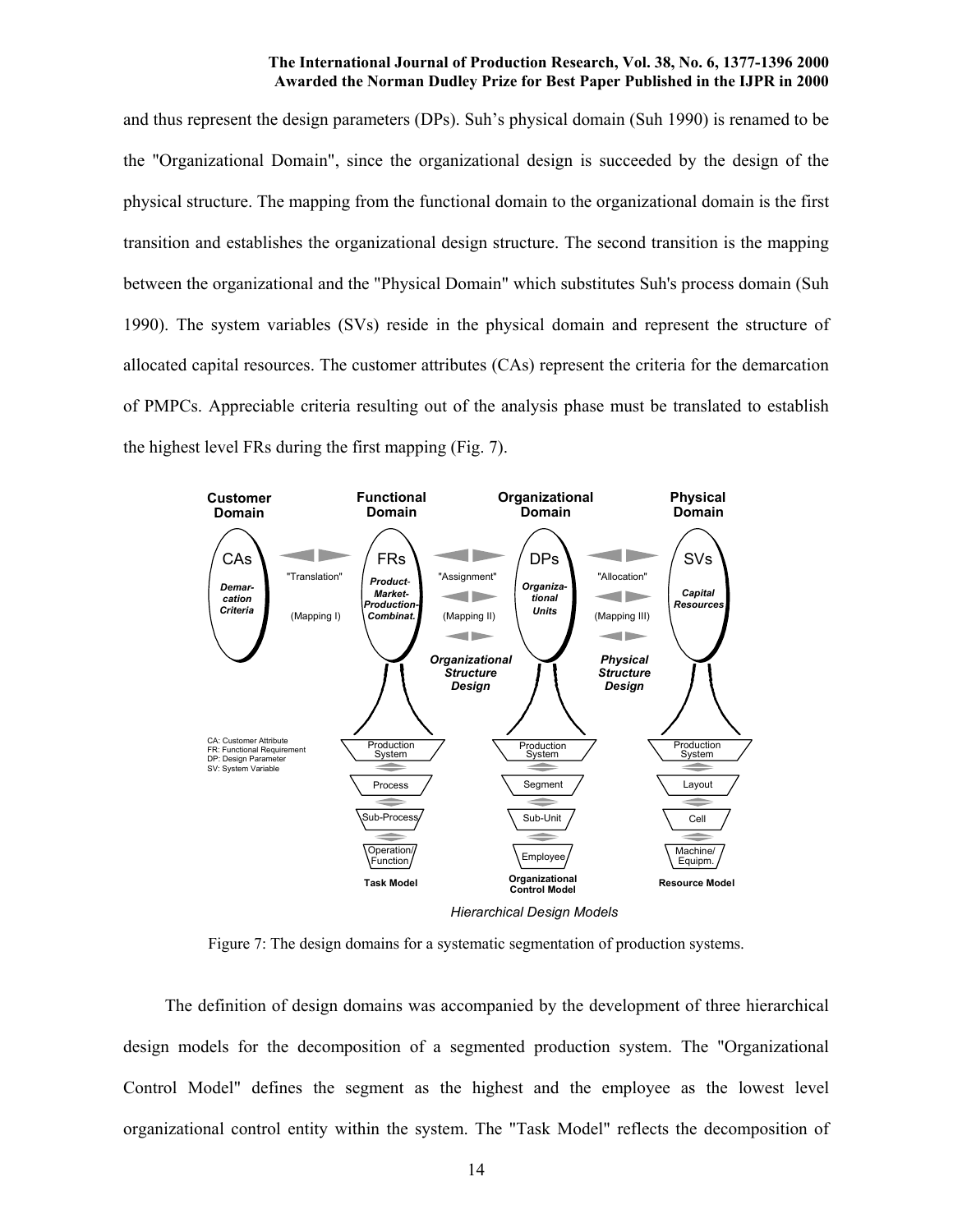processes. The process as the highest level FR integrates all activities, i.e. direct and indirect functions, of the three managerial tasks that are required to accomplish the marketable performance of a demarcated PMPC. A process can be hierarchically decomposed in subordinate sub-processes, and the sub-process in operations/ functions. For example, an order transactions process for product X may be decomposed in the sub-processes such as order administration, engineering, production planning, receiving, forefabrication, production control, assembly, and shipping. Furthermore, the forefabrication sub-process may be decomposed in the operations milling, drilling, grinding, welding, and so forth. The "Resource Model" reflects the physical structure of the segments and the production system in the physical domain. The general layout of a segment's manufacturing system or office depicts the highest level physical entity for the design of a segmented production system. The cell and the machine/ equipment represent the lower levels of the physical structure.

 How can the modified Axiomatic Design procedure support the conceptualization phase? It is apparent that the design axioms do not provide the required knowledge of a subject to determine design solutions. The strengths of Axiomatic Design are the structuring of the design procedure, the possibility to evaluate and compare alternative design solutions, and the documentation of the design history. The Independence Axiom is useful to indicate functional interdependencies of organizational units or resources. The Information Axiom is apt to evaluate the quality of alternative design solutions by comparing their Information Contents. The "Information Content" measures the probability of the design solution to satisfy the design problem. Ideally, a robust design is uncoupled, the number of FRs, DPs, and SVs is equal and the information content is zero (for detail compare Suh 1990).

### **4 Application within a Case Study**

 The observed company offers high performance Vibration Isolation Systems and Optical Tables to academic, industrial, and governmental research facilities worldwide. Purchase orders of the company are basically composed of a specified table top, a support isolation system (leg stand),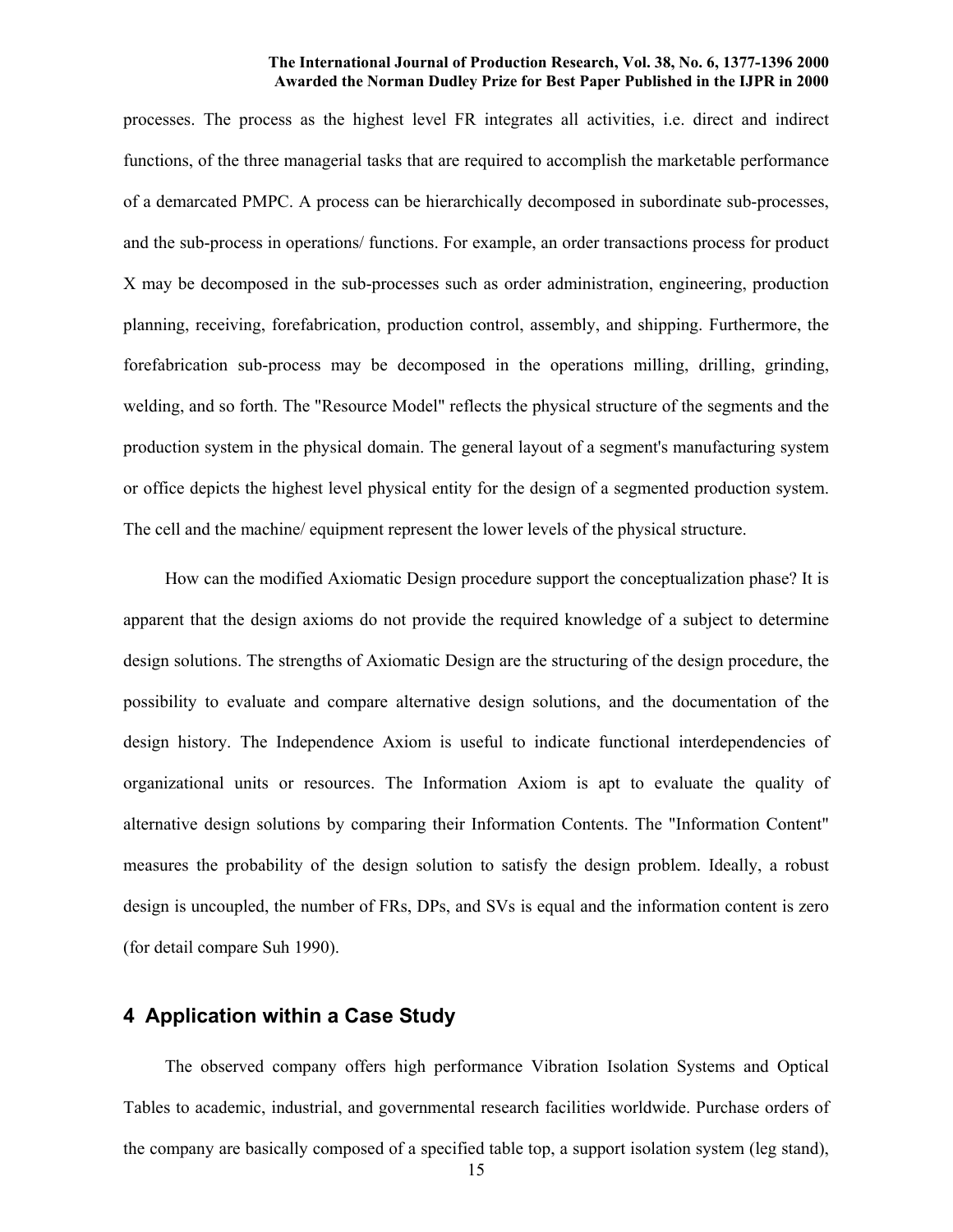and supplementary accessories. For each product classification various variations in seizes and technical features (damping metrics and characteristics) are offered as standard products. Additionally, customized special orders are also processed. Thorough analysis of plant layout, product features, and physical transformation task (Fig. 8) was succeeded by analysis of market situation, competitors, and information management and problem solving tasks.



Figure 8: The transformation tasks of the observed company.

 The analysis of sales metrics elucidated characteristic market demand behaviors of products with respect to the demarcation criteria "demand volume" and "demand frequency". The analysis of sales distribution decomposed by product sizes revealed that specific sizes of the standard product series are sold with a high frequency, whereas others are seldom purchased. Based on the analysis of the competitors "the delivery speed" was elaborated to be the competitive priority for the highly frequently sold products with standard sizes. The implementation of a defined stock of forefabricated items close to the Final Assembly represented a solution to substantially reduce the order lead time of these "runner" Support Systems.

 Conceptualization begins with the statement of the design constraints. At the observed company design was mainly constrained by a partially fixed layout, existing human and capital resources, outsourcing of a painting process (Support Systems), and qualification level in the direct sector.

 In the course of investigations for a vertical segmentation the following relevant customer attributes (CA) were established and translated to functional requirements (FR):

Table 4: Definition of high level processes.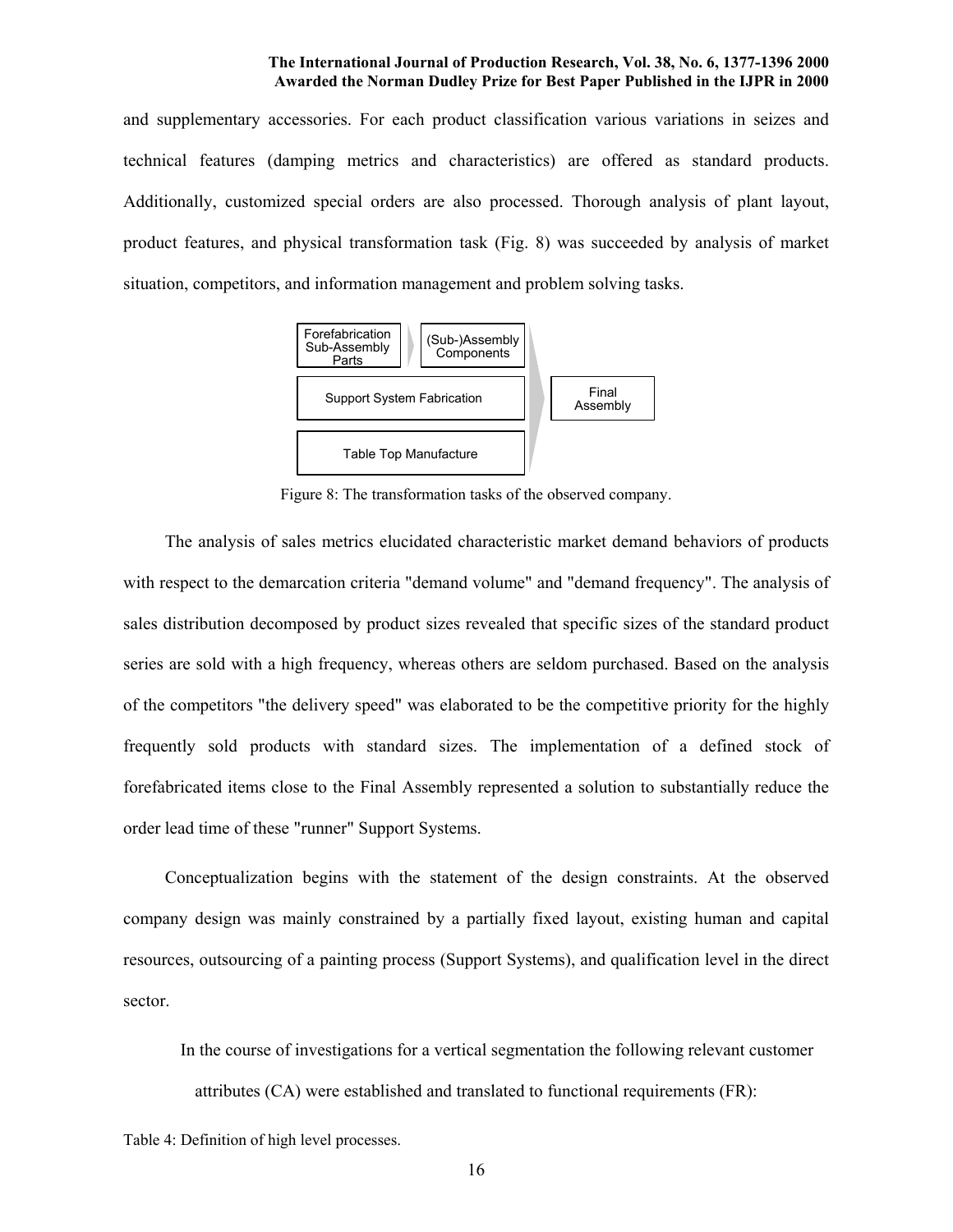| [CA1: Conversion Flow     | [FR1: Production of Table Tops]                             |
|---------------------------|-------------------------------------------------------------|
| CA2: Standardization      |                                                             |
| CA3: Demand Volume        | FR2: Production of Support Systems                          |
| CA4: Demand Frequency     | $\sqrt{\text{FR3}}$ : Production of Non - Standard Products |
| CA5: Predictability       | FR4: Production of Standard Products (Low Frequency)        |
|                           | FR5: Production of Standard Products (High Frequency)       |
| CA6: Competitive Priority |                                                             |

The assignment of these high level processes to production segments requires the preceding exploration of opportunities to integrate direct and indirect functions into decentralized units. The Independence Axiom (Axiom 1) was utilized to expose interdependencies between functions of the high level processes. Concerning the integration of direct functions the analysis indicated that for the Table Tops (TT) and the Support Systems (SS) most of the manufacturing processes are supported by different sub-units of the existing production system:

| Table 5: Design Equation for direct functions of the high level processes. |  |  |  |
|----------------------------------------------------------------------------|--|--|--|
|                                                                            |  |  |  |

| FR1: | Shearing (TT)             |     | X            |          |          | $\theta$ |   |            |   |          |            |   |   |          |          | $_{0}$   | $\theta$ |               | DP1,2: Shearing         |
|------|---------------------------|-----|--------------|----------|----------|----------|---|------------|---|----------|------------|---|---|----------|----------|----------|----------|---------------|-------------------------|
| FR2: | Shearing (SS)             |     | X            |          |          | $\Omega$ | 0 |            |   |          |            |   |   |          |          | 0        | $\Omega$ | DP3:          | Carpentry               |
| FR3: | Wooden Core Fab. (TT)     |     | $\Omega$     | X        | $\Omega$ | 0        |   |            |   |          |            |   |   |          | 0        | 0        | $\theta$ | DP4:          | Frame Welding           |
|      | FR4: Frame Welding (TT)   |     | $\Omega$     |          |          |          |   |            |   |          |            |   |   |          |          | 0        | $\theta$ | DP5:          | Corrugation             |
| FR5: | Corrugation (TT)          |     | $\Omega$     | 0        | $\Omega$ | X        | 0 |            | 0 | 0        |            |   | 0 |          | 0        | $\theta$ | $\theta$ | DP6:          | Bonding                 |
| FR6: | Bonding (TT)              |     | $\Omega$     |          |          |          |   |            |   |          |            |   |   |          |          | 0        | $\theta$ | $DP7$ :       | Drilling (old)          |
| FR7: | Drilling and Tapping (TT) |     | $\Omega$     | $\Omega$ | $\Omega$ | $\Omega$ | 0 |            |   | $\theta$ | $^{\circ}$ | 0 | 0 |          | 0        | 0        | $\theta$ | DP8:          | Drilling (new)          |
| FR8: | Drilling and Tapping (SS) | $=$ |              |          |          |          |   |            |   |          |            |   |   |          |          | 0        | $\theta$ | DP9:          | Machining Cells         |
| FR9: | Grinding (TT)             |     | $\Omega$     | $\Omega$ | $\Omega$ | 0        |   | $^{\circ}$ | 0 | 0        |            | 0 | 0 |          | 0        | $\Omega$ | $\theta$ |               | DP10: Grinding          |
|      | FR10: Grinding (SS)       |     | 0            |          |          |          |   |            |   |          |            | X |   |          |          | 0        | $\Omega$ |               | DP11: Machining Cells   |
|      | FR11: Sawing (TT)         |     | $\Omega$     | $\Omega$ | $\Omega$ | $\Omega$ | 0 | 0          | 0 | 0        |            |   |   | $\Omega$ | 0        | $\Omega$ | $\Omega$ |               | $DP12:$ Saw II          |
|      | FR12: Sawing (SS)         |     | $\Omega$     |          |          |          |   |            |   |          |            |   |   | Х        | $\theta$ | 0        | $\theta$ | $DP13:$ Saw I |                         |
|      | FR13: Welding (SS)        |     | $\Omega$     |          |          | 0        |   |            | 0 |          |            |   |   |          | X        | 0        | $\Omega$ |               | DP14: Welding Cell      |
|      | FR14: Painting (TT)       |     | 0            |          |          |          |   |            |   |          |            |   |   |          |          | X        | $\theta$ |               | DP15: Painting $& Lam.$ |
|      | FR15: Painting (SS)       |     | $\mathbf{0}$ |          |          |          |   |            |   |          |            |   |   |          |          | 0        | Χ        |               | DP16: Outside Painter   |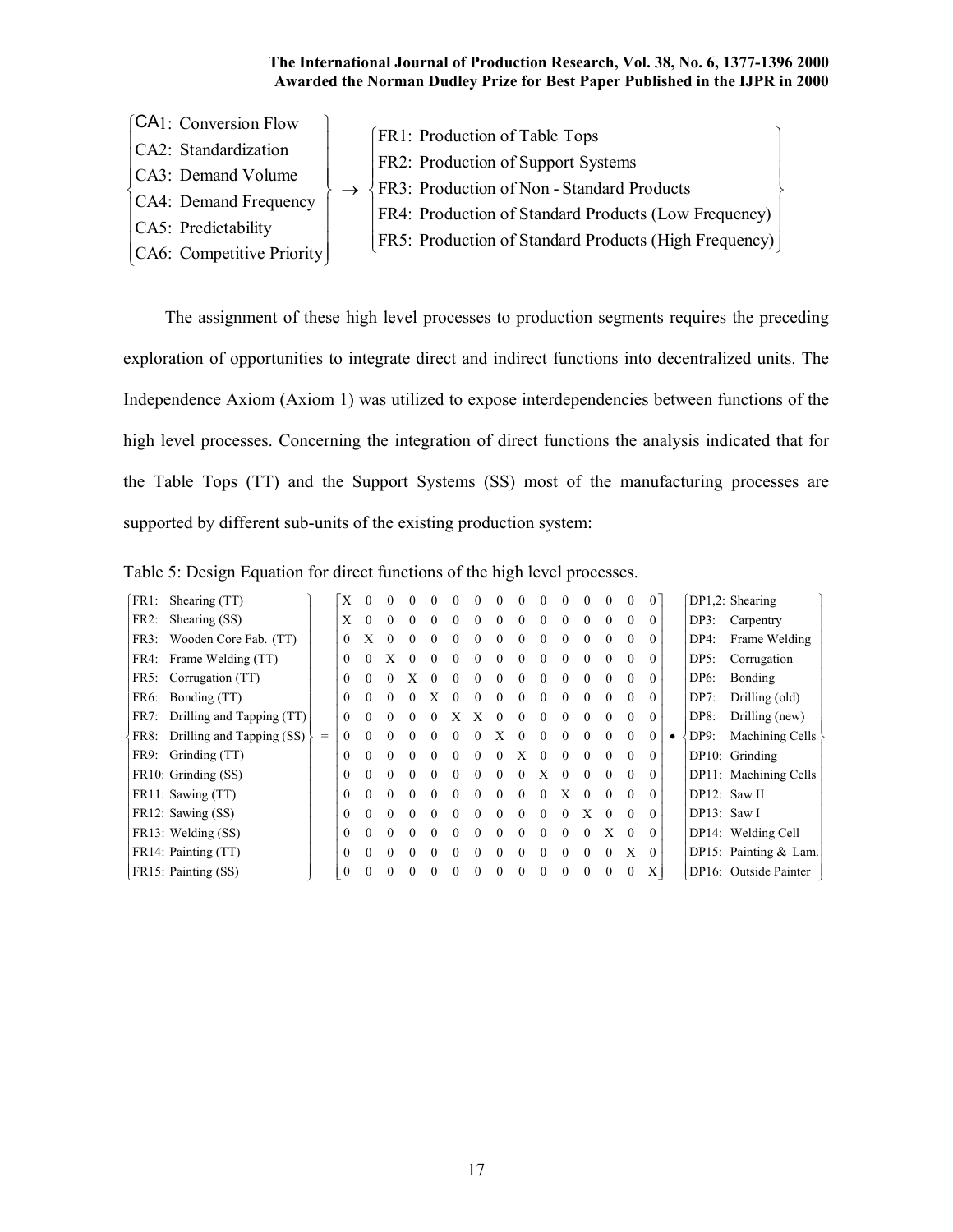The design matrix indicates coupling of functional requirements. Only the shearing machine (DP1) is a shared resource for the shearing operations (FR1, FR2) of Table Tops and Support Systems. All other functional requirements of the conversion flows are independently satisfied (Axiom 1). Considering the constraint of zero capital investment, the assignment of the Table Top manufacture and the Support System Fabrication in separate organizational units was sensible. Share of resources is minimal and the individual conversion flow in separate lines is a valid criterion for the vertical segmentation.

Due to fixed layout focus of optimization was the design of the organizational structure of segments. The relatively small size of the company makes the centralization of most indirect functions compulsory. However, two major potentials for improvement were deduced in the as-isanalysis: first, further decentralization of operational indirect functions, i.e. in specific production control and quality assurance functions; and secondly, distinction and refinement of value streams to harness different competitive priorities within product lines. Former, inefficient scheduling of complete transformation sequences based on reverse back-scheduling of required manufacturing processes was partially substituted by Kanban control systems for standard items. Kanban systems decentralize production control functions by nature (Shingo 1989). Table 6 illustrates the decentralization of production control (PC) functions to operators of the respective working areas. The form of the equation represents an incomplete design, since production control is centralized (DP3).

|   | X        |          |          | $\Omega$ |                                  |          |          |                                   |
|---|----------|----------|----------|----------|----------------------------------|----------|----------|-----------------------------------|
|   | $\theta$ | X        | $\theta$ | $\Omega$ | $\theta$                         | $\theta$ |          | DP1: Production Manager           |
|   | $\theta$ | $\theta$ |          |          | $\Omega$                         | $\left($ |          | DP2: Welding Operator             |
|   | $\theta$ | $\Omega$ |          | $\Omega$ | $\Omega$                         | $\theta$ |          | DP3: Production Controller        |
| = |          |          | X        | $\Omega$ | $\Omega$                         | $\left($ |          | DP4: Final Assembly Operator      |
|   | $\theta$ | $\Omega$ | $\Omega$ | X        | $\Omega$                         | $\Omega$ | $\Omega$ | DP5: Machining Cell Operator      |
|   |          | $\Omega$ | $\Omega$ | $\Omega$ | X                                | $\Omega$ | $\theta$ | DP6: Forefab. Sub - Assy Operator |
|   | $\Omega$ |          | $\Omega$ | 0        | $^{\circ}$                       |          |          | DP7: Sub - Assembly Operator      |
|   | $\Omega$ |          |          |          |                                  | $\theta$ | Χ        |                                   |
|   |          |          |          |          | $X \quad 0$<br>$\cdot$ X $\cdot$ |          |          |                                   |

Table 6: Design Equation for production control functions of the high level processes.

Outside painting and shipping processes require central coordination and central paper

 $\begin{matrix} \end{matrix}$ 

 $\overline{\phantom{a}}$  $\overline{\phantom{a}}$  $\overline{ }$  $\overline{ }$ 

ł

 $\overline{\phantom{a}}$  $\overline{ }$  $\overline{\phantom{a}}$  $\overline{\phantom{a}}$ 

J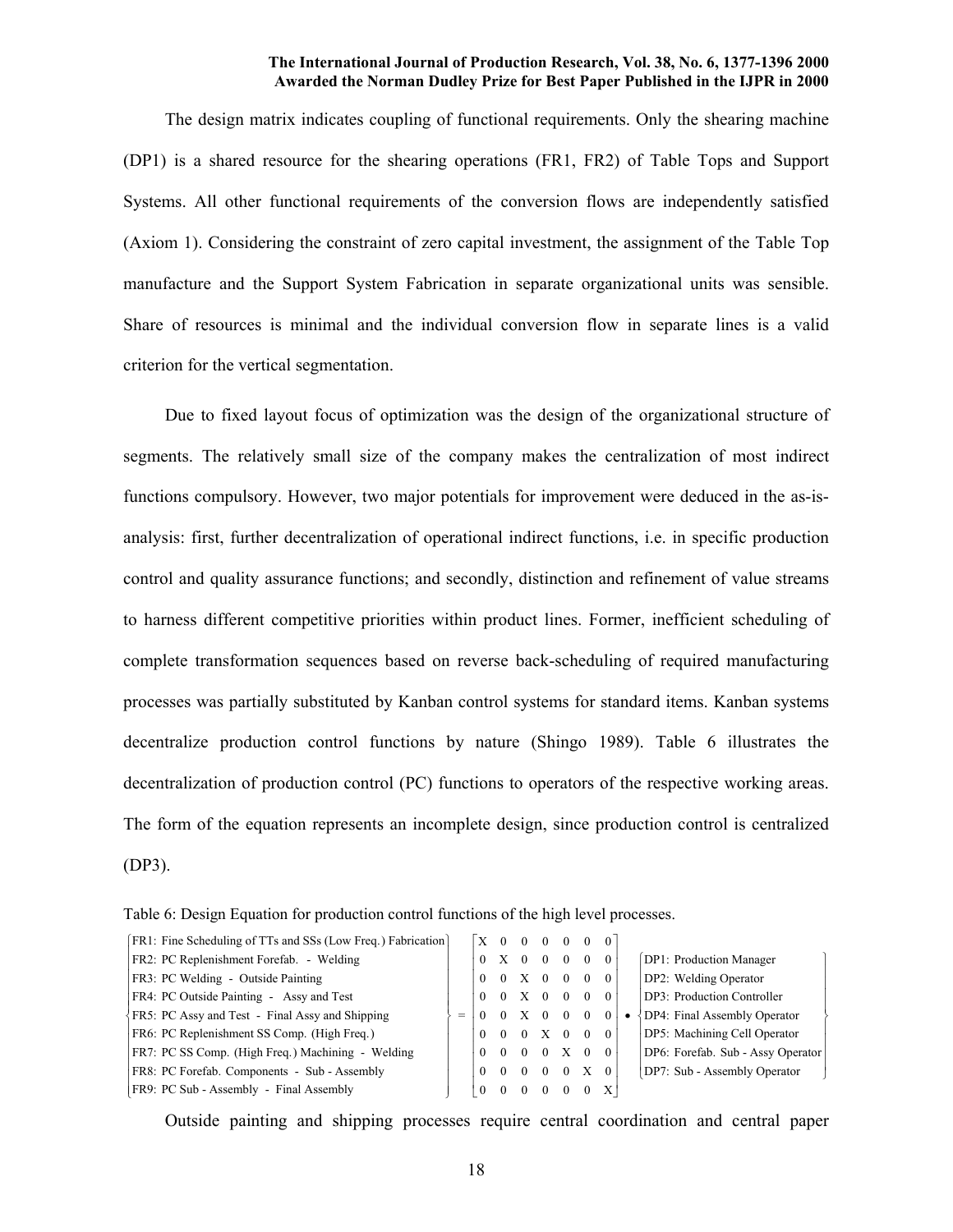administration for the complete collection of simultaneously processed purchase orders. As a result, the coupled processes represented by FR3, FR4, and FR5 remained centralized and are performed by the production controller (DP3). These FRs were restated to decouple the design (compare Table 7). All other FRs are independently satisfied by the new design. Analogously, inspection functions traditionally performed by a centralized quality inspector were partially decentralized to the operators. The decentralization documented in Tabel 7 reduces non-value-added waiting time and motivates the operators to be self-responsible for achieved work results. The design is completely uncoupled.

Table 7: Design Equation for indirect functions of the high level processes.

| <b>FR1:</b> Centralized Inspection Processes               |             |              | $\begin{array}{cccccc}\n  \text{X} & 0 & 0 & 0 & 0\n\end{array}$ |                                                     | [DP1: Inspector]         |
|------------------------------------------------------------|-------------|--------------|------------------------------------------------------------------|-----------------------------------------------------|--------------------------|
| <b>FR2:</b> Test of Support Systems                        |             | 0 X          | $\overline{0}$                                                   | $\overline{0}$                                      | DP2: Welding Operator    |
| $\langle$ FR3: QC of Processed Parts of the Machining Area | $=$ 10      | $0 \times 0$ |                                                                  | $\begin{array}{c} \hline \hline \hline \end{array}$ | DP3: Machining Operator  |
| FR4: Inspection of Assembled Components                    | $\Omega$    |              |                                                                  |                                                     | DP4: Assembly Supervisor |
| FR5: QC of Processed Parts in all Other Working Areas      | $0 \quad 0$ |              |                                                                  | $0 \times 1$                                        | DP5: Respective Operator |

 The transformation task of the observed company was vertically segmented in five major processes (PMPCs: FR1 to FR5, Table 4) with respect to relevant demarcation criteria. The material flow integration determines which operations of the transformation task are assigned to which production segment (horizontal segmentation). Vertical segmentation indicated the independence of the manufacturing processes for the Support Systems and Table Tops. To fulfill a purchase order, these two value streams necessitate coordination to merge their outputs at the right time for Final Assembly and Shipping. Organization of work teams around these value streams is sensible, since the performances of these teams result in completely different products. Approximately half of the operators work in the areas for the Table Top Manufacture. Considering the constraints and the goal of a balanced size (span of control) of segments, the segmentation scenario resulted in the design of two production segments (Fig. 9).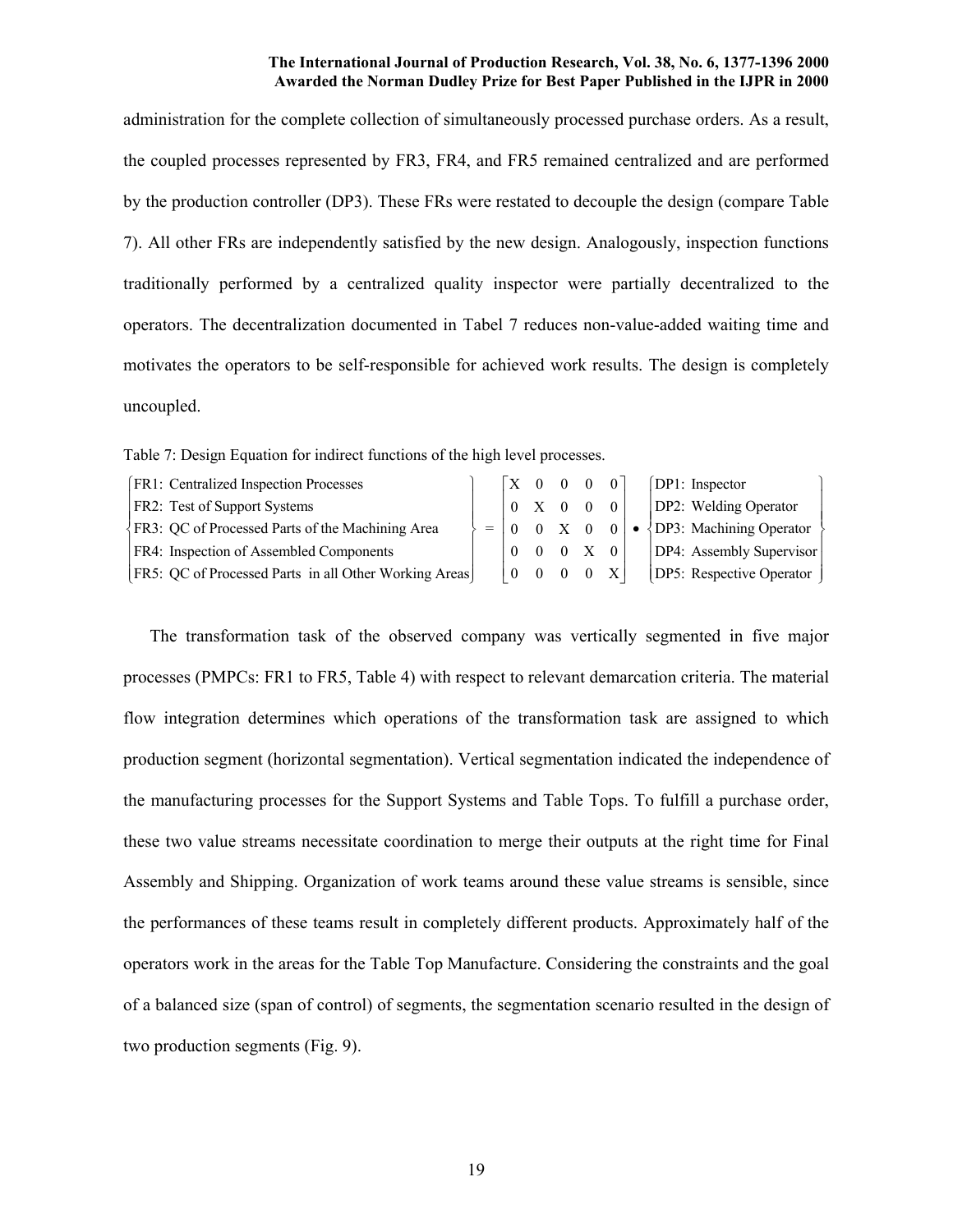

Figure 9: The design solution of the production system segmentation at the observed company.

 Production segments and each sub-unit are responsible for quality of their performances, fine scheduling of operations, and improvement of their processes. The highest level design parameters are the Production Segment 1 (DP1), Production Segment 2 (DP2) and one Indirect Segment (DP3). The Indirect Segment comprises all indirect functions that were not decentralized into the production segments. The selected highest level design parameters require the refinement of the highest level functional requirements previously stated in Table 4, as the following equation indicates.

Table 8: Coupled design of high level processes and organizational units.

| <b>FR1: Production of Table Tops</b>                         |  | $\begin{bmatrix} X & 0 & X \end{bmatrix}$ |  |                                                                                                     |
|--------------------------------------------------------------|--|-------------------------------------------|--|-----------------------------------------------------------------------------------------------------|
| <b>FR2: Production of Support Systems</b>                    |  |                                           |  | $\begin{bmatrix} 0 & X & X \end{bmatrix}$ [DP1: Production Segment 1]                               |
| FR3: Production of Non - Standard Products                   |  |                                           |  | $=  X \ X \ X  \bullet \{DP2$ : Production Segment 2                                                |
| <b>FR4: Production of Standard Products (Low Frequency)</b>  |  |                                           |  | $\begin{array}{ c c c c c c } \hline 0 & X & X & \text{DP3: Indirect Segment} \ \hline \end{array}$ |
| <b>FR5: Production of Standard Products (High Frequency)</b> |  | $\begin{vmatrix} 0 & X & X \end{vmatrix}$ |  |                                                                                                     |

Table 8 represents an incomplete design. Processes represented by FR3, FR4, and FR5 are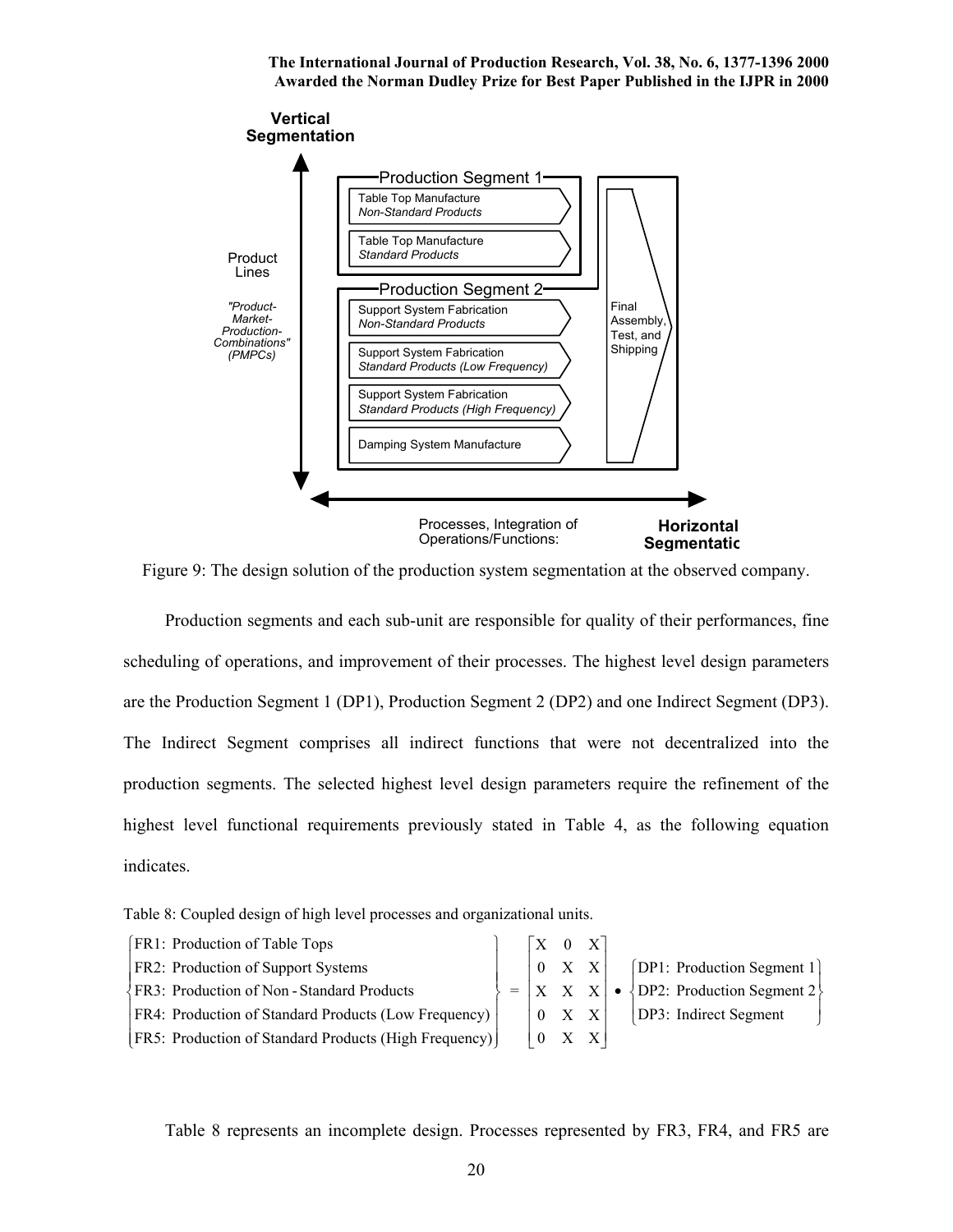coupled with the ones of FR1 and FR2. Production Segment 1 manufactures Table Tops, but also Non-Standard Products. Production Segment 2 manufactures all Standard and Non-Standard Support Systems. The Indirect Segment serves the processes of both production segments. The equation of Table 9 developed a refined set of high level FRs, which established a clear relationship between the segments and the processes they own.

Table 9: Final design equation for the conceptualized scenario at the observed company.

| <b>FR1:</b> Integrated Process for Table Top Manufacture                                                                                                     |  | $ X \t0 \t0 $ |  | [DP1: Production Segment 1]                                       |
|--------------------------------------------------------------------------------------------------------------------------------------------------------------|--|---------------|--|-------------------------------------------------------------------|
| $\{FR2: \text{ Integrated Process for Support System Mannfacture}\} = \begin{bmatrix} 0 & X & 0 \end{bmatrix} \bullet \{DP2: \text{ Production Segment 2}\}$ |  |               |  |                                                                   |
| FR3: Information Management and Problem Solving                                                                                                              |  |               |  | $\begin{vmatrix} 0 & 0 & X \end{vmatrix}$ [DP3: Indirect Segment] |

The design is an uncoupled design. FRs are independently satisfied by DPs on the highest design level. The hierarchical decomposition with a design tree documented the assignment of subprocesses and functions/ operations to the organizational sub-units and employees. Integration of direct and indirect functions of processes FR1 and FR2 into organizational units determined the segment boundaries. Axiomatic Design procedure supported and verified design decisions. The design was completely decomposed for the transition between the functional and the organizational domain. Table 10 (Appendix B) exemplifies the thorough hierarchical decomposition of the highest level design for FR2 presented in the design equation of Table 9.

The elaborated scenario describes possibilities of functional decentralization and refinements in the process organization. The scenario proved to be technically and economically feasible. The implementation of the new production system reduced order lead time of the high running Standard Products more than 50 %. Reduced complexity in production control in combination with the implementation of differentiated production strategies lead to a presumed increase of sales volume of 5-10%. Improvement was solely sustained by reorganization in compliance with the constraint of zero capital investment.

Although the procedure is based on a rational thought process, experience in the field of production system design is required to deploy a robust design. However, the benefit of the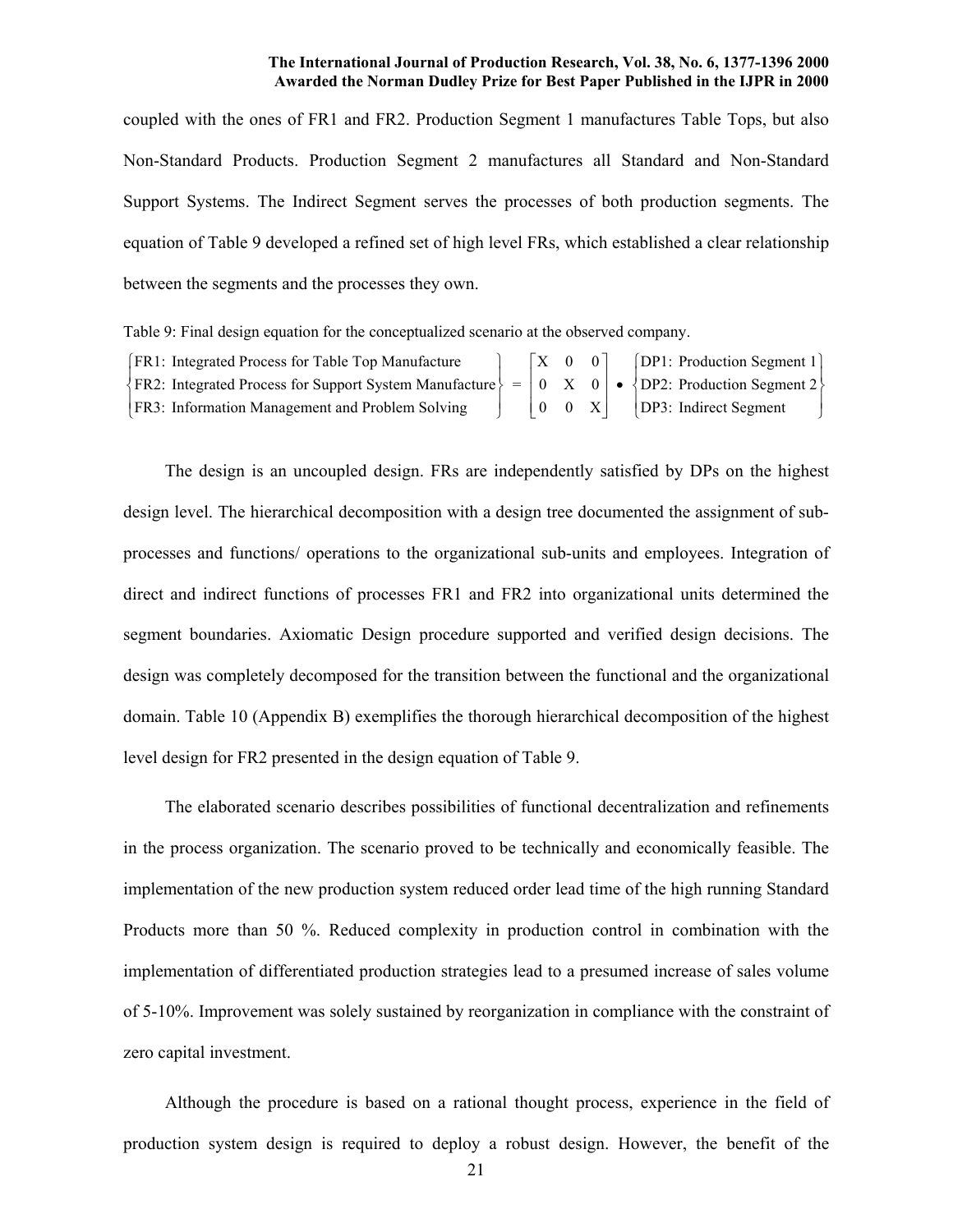developed procedure proved to be the support of Lean Management principles as design guidelines in combination with Axiomatic Design as a systematic design decomposition tool.

### **5 Summary and Concluding Remarks**

 This paper introduces a design framework for systematic segmentation of production systems supported by Axiomatic Design procedure. Often manufacturing enterprises begin the design process with the system structure as an assumption or restriction. Axiomatic Design procedure forces the designer to first clarify what the true objectives and constraints of the system design are. Based on the requirements placed on the production system by markets, customers, and products the suggested procedure deploys the organizational and physical structure of integrated subsystems. The design procedure mandates a step-by-step establishment of design objectives and elements with the hierarchical decomposition of the design structure across demarcated design domains. Generalized design axioms support a robust production system design in compliance with the sound application of lean management principles. A thorough analysis of business processes, markets, customers, products and competitors provides a strong knowledge base for the design synthesis which is succeeded by an economic evaluation and feasibility study for verification purposes. As such, the methodology stresses the importance of considering multiple design aspects and a structured thought process in the design synthesis. An actual factory design problem was used to illustrate the benefit of applying Axiomatic Design and Segmentation to reduce complexity by decoupling system design.

 Future work will focus on integrating monetary aspects of system design in conceptualization phase the design procedure rather than conducting "ex-post" economic evaluation. Further work is suggested to elaborate on requirements such as the segment's structural flexibility, as well as the adaptability and share of manufacturing resources to accommodate increasing multiplicity and volatility of market demands with a proper system design. Moreover, further research is recommended in the logical design and decomposition of the linking elements between system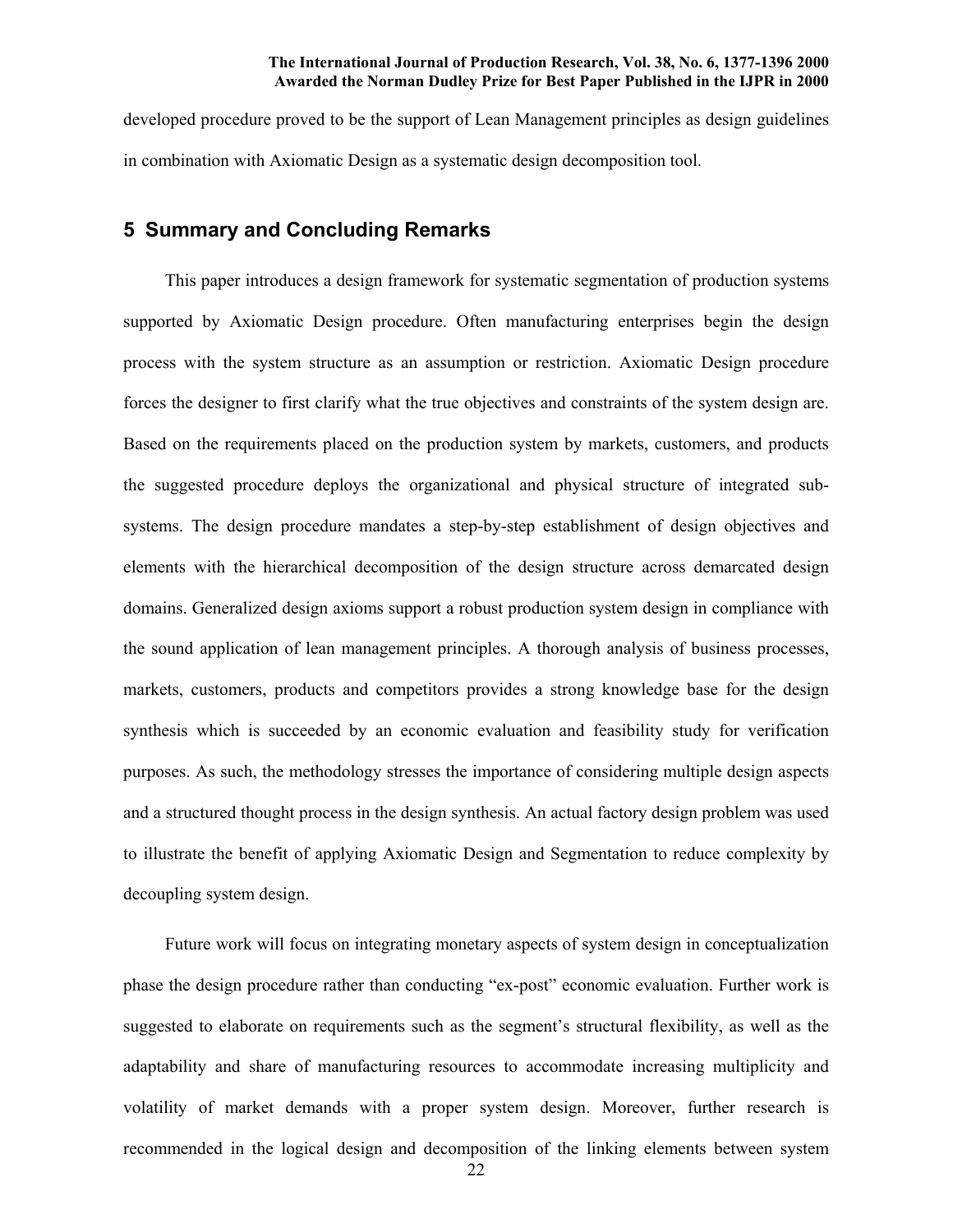entities to control the production system according to the goals of the organization.

# **Acknowledgments**

The authors greatly thank the Professor Dr.-Ing. Erich Müller-Foundation (Stiftverband für die Deutsche Wissenschaft) of Germany for sponsoring a thesis research at the Massachusetts Institute of Technology (MIT). The results of the research contributed to the presented paper.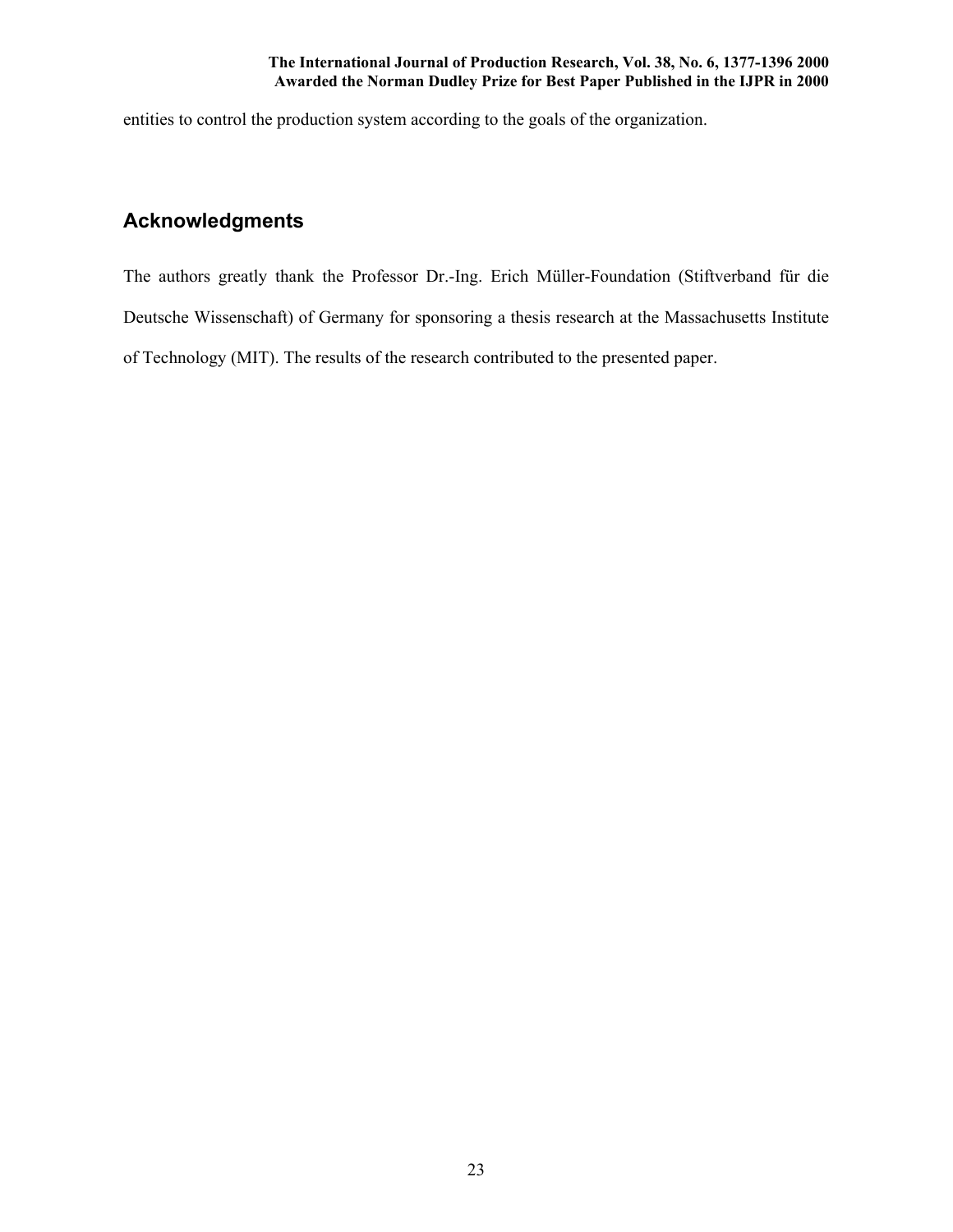# **Appendices**

**Appendix A**

|                                          |                                     |                       |                                                          |                                                    |                                                   |                                                 |                                         |                                                  |                                               |                   |                                |                                                         |                               | <b>Aspects of the Segmentation Approach</b>        |                     |                               |                        |                                      |                         |                             |                                     |                                                       |                          |                                      |
|------------------------------------------|-------------------------------------|-----------------------|----------------------------------------------------------|----------------------------------------------------|---------------------------------------------------|-------------------------------------------------|-----------------------------------------|--------------------------------------------------|-----------------------------------------------|-------------------|--------------------------------|---------------------------------------------------------|-------------------------------|----------------------------------------------------|---------------------|-------------------------------|------------------------|--------------------------------------|-------------------------|-----------------------------|-------------------------------------|-------------------------------------------------------|--------------------------|--------------------------------------|
|                                          |                                     | Organizational Design | Functions<br>Preceding Indirect<br>৳<br>Decentralization | Decentralization of Operational Indirect Functions | Decentralization of Subsequent Indirect Functions | Decentralization of Superior Indirect Functions | Decentralization of Directive Authority | ntegrating Marketing and Manufacturing Functions | <b>Nork Organization in Accountable Teams</b> | Self-Organization | Customer-Supplier-Relationship | Competence<br>Solving<br>Problem<br>Decentralization of | ntegrated Information Systems | and Products<br>Demarcation of Markets, Customers, | Process Orientation | Cost or Profit Responsibility | Physical Layout Design | Decentralization of Direct Functions | Orientation to Products | ntegration of Material Flow | Several Steps of the Logistic Chain | Strategy<br>Alignment of Mfg System to Distinct Prod. | ransparency / Visibility | Allocation of all Required Resources |
|                                          | <b>Pull System</b>                  |                       |                                                          |                                                    |                                                   |                                                 |                                         |                                                  |                                               |                   |                                |                                                         |                               |                                                    |                     |                               |                        |                                      |                         |                             |                                     |                                                       |                          |                                      |
|                                          | Kanban                              |                       |                                                          | Ω                                                  |                                                   |                                                 |                                         | <u>ဝ</u>                                         |                                               | O                 |                                |                                                         |                               |                                                    | O                   |                               |                        | O                                    |                         | O                           | O                                   | O                                                     |                          |                                      |
|                                          | Order-Based-Production              |                       | ∩                                                        |                                                    |                                                   | Ω                                               |                                         | 2                                                |                                               | Ω                 |                                | വ                                                       | $\Omega$                      | D                                                  | $\overline{O}$      |                               |                        |                                      |                         |                             |                                     | റ                                                     |                          | O                                    |
|                                          | Takt Time                           |                       | Ωl                                                       | $\Omega$                                           |                                                   | O                                               |                                         |                                                  |                                               | $\Omega$          |                                |                                                         |                               | И                                                  | $\overline{O}$      |                               |                        | O                                    |                         |                             |                                     | Ω                                                     |                          |                                      |
|                                          | One Piece Flow                      |                       |                                                          |                                                    |                                                   |                                                 |                                         | O                                                |                                               |                   | O                              |                                                         |                               |                                                    |                     | O                             |                        | ж                                    | 2                       | O                           |                                     | Ō                                                     |                          | JО                                   |
|                                          | <b>Small Lot Production</b>         |                       |                                                          |                                                    |                                                   |                                                 |                                         |                                                  |                                               |                   |                                |                                                         |                               |                                                    |                     |                               |                        |                                      |                         |                             |                                     |                                                       |                          |                                      |
|                                          | Mixed Model Production              |                       | ∩                                                        |                                                    |                                                   | $\Omega$                                        |                                         |                                                  |                                               | O                 |                                |                                                         | $\Omega$                      | $\overline{O}$                                     |                     |                               |                        |                                      |                         |                             |                                     | റ                                                     |                          | $\overline{O}$                       |
|                                          | Lead Time Reduction                 |                       | ∩                                                        |                                                    | O                                                 | O                                               | IO                                      |                                                  | O                                             | O                 | O                              | Ω                                                       | O                             | 0 <sup>o</sup>                                     |                     |                               |                        | Ω                                    | റ                       | Ω                           | ∩                                   | O                                                     | O                        | Ō                                    |
|                                          | Leveling                            |                       | ∩                                                        |                                                    |                                                   | Ō                                               |                                         | Ω                                                |                                               | O                 |                                |                                                         | O                             | O                                                  |                     |                               |                        |                                      |                         |                             |                                     | Ō                                                     |                          |                                      |
|                                          | Synchronization                     |                       | ∩                                                        |                                                    | $0$ $0$ $0$                                       |                                                 |                                         |                                                  | O                                             |                   |                                |                                                         | Ω                             |                                                    |                     |                               |                        | O                                    | $\overline{O}$          | $\overline{O}$              | IO.                                 | Ω                                                     |                          | $\Omega$                             |
|                                          | <b>Standard Operations</b>          |                       |                                                          |                                                    |                                                   |                                                 |                                         | O                                                |                                               |                   |                                |                                                         |                               |                                                    |                     | OIO                           |                        |                                      | $\overline{O}$          | $\overline{O}$              |                                     |                                                       | $\overline{O}$           |                                      |
|                                          | Easy Machine Handling               |                       |                                                          |                                                    |                                                   |                                                 |                                         | O                                                | $\circ$                                       |                   |                                |                                                         |                               |                                                    |                     |                               |                        |                                      |                         |                             |                                     |                                                       |                          | $\overline{O}$                       |
|                                          | <b>Elimination of Muda</b>          |                       |                                                          |                                                    |                                                   |                                                 |                                         |                                                  |                                               |                   |                                |                                                         |                               |                                                    |                     |                               |                        |                                      |                         |                             |                                     |                                                       |                          |                                      |
|                                          | Layout by Flow Principle            |                       |                                                          | O                                                  |                                                   |                                                 |                                         |                                                  |                                               |                   |                                |                                                         |                               |                                                    | O                   |                               |                        | Ω                                    |                         | Ω                           | Ω                                   |                                                       | O                        | Ιo                                   |
| Principles of the Lean Production System | Multi-Machine Handling              |                       |                                                          | ∩                                                  |                                                   |                                                 |                                         |                                                  |                                               | Ω                 | O                              |                                                         | Ω                             |                                                    | O                   |                               |                        |                                      |                         | Ω                           | Ω                                   |                                                       | $\bullet$                | $\overline{Q}$                       |
|                                          | Multi-Process Handling              |                       |                                                          | O                                                  |                                                   |                                                 |                                         |                                                  |                                               | O                 | O                              |                                                         | $\circ$                       |                                                    | O                   |                               |                        | O                                    | O                       | $\circ$                     | $\overline{O}$                      |                                                       | $\overline{\bullet}$     |                                      |
|                                          | Operator Loops                      |                       |                                                          | ∩                                                  |                                                   |                                                 |                                         |                                                  |                                               | O                 | റ                              |                                                         | $\Omega$                      |                                                    | $\overline{O}$      |                               |                        | Ω                                    | $\overline{O}$          | $\Omega$                    | $\Omega$                            |                                                       |                          |                                      |
|                                          | U-Shaped Layout                     |                       |                                                          |                                                    |                                                   |                                                 |                                         |                                                  |                                               |                   |                                |                                                         |                               |                                                    | O                   |                               |                        | Ω                                    | $\Omega$                | Ω                           | O                                   |                                                       |                          |                                      |
|                                          | Motion Improvement                  |                       |                                                          |                                                    |                                                   |                                                 |                                         |                                                  |                                               |                   |                                |                                                         |                               |                                                    | $\overline{O}$      |                               |                        |                                      |                         | ∩                           |                                     |                                                       | <u>olo</u>               |                                      |
|                                          | Stopping the Line                   |                       |                                                          | O                                                  |                                                   |                                                 | Ω                                       |                                                  | Ω                                             | $\Omega$          | Ω                              |                                                         | $\Omega$                      |                                                    |                     | olo                           |                        |                                      |                         |                             |                                     |                                                       | $\Omega$                 |                                      |
|                                          | Autonomation                        |                       |                                                          | റ                                                  |                                                   |                                                 |                                         |                                                  |                                               | $\Omega$          | $\Omega$                       |                                                         | $\Omega$                      |                                                    |                     |                               |                        |                                      |                         |                             |                                     |                                                       | $\Omega$                 |                                      |
|                                          | <b>Integrated Quality Assurance</b> |                       |                                                          |                                                    |                                                   |                                                 |                                         |                                                  |                                               |                   |                                |                                                         |                               |                                                    |                     |                               |                        |                                      |                         |                             |                                     |                                                       |                          |                                      |
|                                          | Operation (including Inspection)    |                       |                                                          |                                                    |                                                   |                                                 |                                         |                                                  |                                               | റ                 | ∩                              |                                                         | ∩                             |                                                    |                     | ∩                             |                        |                                      |                         | ∩                           | ∩                                   |                                                       | Ω                        |                                      |
|                                          | <b>Visual Control</b>               |                       |                                                          |                                                    |                                                   |                                                 |                                         |                                                  |                                               | 100               |                                |                                                         |                               |                                                    |                     |                               |                        |                                      |                         |                             |                                     |                                                       | ,                        |                                      |
|                                          | Poka Yoke                           |                       |                                                          | O                                                  |                                                   |                                                 |                                         |                                                  |                                               |                   | O <sub>10</sub>                |                                                         | O                             |                                                    |                     | O                             |                        |                                      |                         |                             |                                     |                                                       | O                        |                                      |
|                                          | Multi-Functional Worker             |                       | Ol                                                       |                                                    | $\bullet$ IO                                      |                                                 |                                         |                                                  | O                                             | O                 |                                | $\bullet$                                               |                               |                                                    |                     | <u>OIO</u>                    |                        | O                                    |                         | O                           | IO                                  |                                                       | Ω                        |                                      |
|                                          | <b>Improvement Circles</b>          |                       |                                                          |                                                    |                                                   | O                                               |                                         |                                                  | O                                             | lO                |                                | $\bullet$                                               |                               | ΩI                                                 | Olo                 |                               |                        |                                      |                         |                             |                                     |                                                       | $\Omega$                 |                                      |
|                                          | Kaizen                              |                       |                                                          |                                                    |                                                   | $\overline{O}$                                  |                                         |                                                  |                                               | ЛО                |                                |                                                         |                               |                                                    | 0 <sub>0</sub>      |                               |                        |                                      |                         |                             |                                     |                                                       | O                        |                                      |
|                                          | <b>Target Costing</b>               |                       |                                                          |                                                    |                                                   |                                                 |                                         |                                                  |                                               |                   |                                |                                                         |                               |                                                    |                     |                               |                        |                                      |                         |                             |                                     |                                                       |                          |                                      |
|                                          | Market => Selling Price             |                       |                                                          |                                                    |                                                   |                                                 |                                         |                                                  | Ω                                             | ΩI                |                                | Ω                                                       |                               | $\bullet$                                          |                     | <b>OLO</b>                    |                        |                                      |                         |                             |                                     |                                                       |                          |                                      |
|                                          | <b>Process Cost Reduction</b>       |                       |                                                          |                                                    |                                                   |                                                 |                                         |                                                  |                                               |                   |                                |                                                         |                               |                                                    |                     |                               |                        | O                                    |                         |                             |                                     |                                                       | OIO                      |                                      |

Table 3: Key principles of the Lean Production System serve as design rules for the design of the production segments.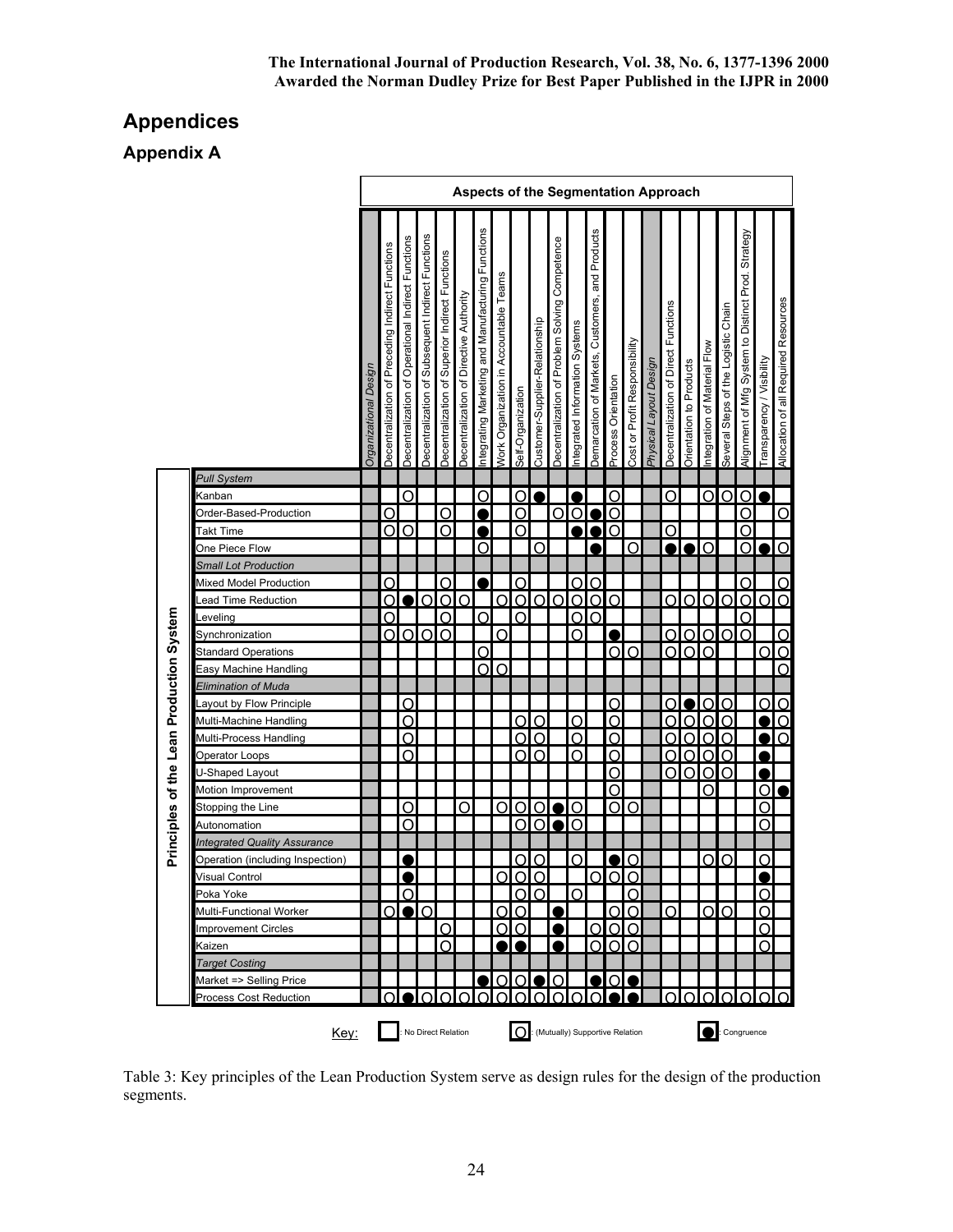# **Appendix B**

| FR <sub>2</sub> | <b>Integrated Process for Support System Manufacture</b> | DP <sub>2</sub> | <b>Production Segment 2</b>          |
|-----------------|----------------------------------------------------------|-----------------|--------------------------------------|
| <b>FR21</b>     | <b>Support System Fabrication</b>                        | <b>DP21</b>     | Shearing, Machining and Welding Cell |
| FR211           | Forefabrication of Components                            | DP211           | Shearing and Machining               |
| FR2111          | Shearing                                                 | DP2111          | Shared Shearing Machine Operator     |
| FR2112          | <b>Belt Sanding</b>                                      | DP2112          | Machining Operator (Cell1)           |
| FR2113          | <b>Press Shearing</b>                                    | DP2112          | Machining Operator (Cell1)           |
| FR2114          | Sawing and Deburr                                        | DP2113          | Drilling Machine Operator (Cell1/2)  |
| FR2115          | Drilling, Countersink, and Tapping                       | DP2113          | Drilling Machine Operator (Cell1/2)  |
| FR2116          | Knob Fabrication                                         | DP2114          | Lathe Operator (Cell 2)              |
| FR2117          | Prod. Control Standard Comp. (High Frequency)            | DP2115          | Respective Machining Operator        |
| FR212           | Welding of Legstand Components                           | DP212           | <b>Welding Cell</b>                  |
| FR2121          | Lea Welding and Stud Welding                             | DP2121          | Welder                               |
| FR2122          | Brace Welding                                            | DP2121          | Welder                               |
| FR2123          | Leak Test                                                | DP2121          | Welder                               |
| FR2124          | Legpair Welding                                          | DP2122          | <b>Shared Welder</b>                 |
| FR2125          | Grinding and Cleaning                                    | DP2122          | Shared Welder                        |
| FR2126          | Prod. Control Replenishment Forefabrication - Welding    | DP2123          | <b>Respective Welder</b>             |
| <b>FR22</b>     | Damping System Manufacture                               | <b>DP22</b>     | Machining and Assembly               |
| FR221           | Forefabrication Sub-Assembly Parts                       | DP221           | Forefabrication Assembly             |
| FR2211          | Production Control Forefab. Components - Sub-Assembly    | DP2211          | Forefabrication Assembly Operator    |
| <b>FR222</b>    | Sub-Assembly Components                                  | <b>DP222</b>    | Assembly                             |
| FR2221          | Individual Airmount and Control Panel Assembly           | DP2221          | Cell 3                               |
| FR22211         | Production Control Cell 3 - Final Assmbly Cell           | DP22211         | Cell 3 Operator                      |
| FR2222          | Leveling Valve Assembly                                  | DP2222          | Cell 4                               |
| FR22221         | Production Control Cell 4 - Final Assmbly Cell           | DP22221         | Cell 4 Operator                      |
| FR2223          | <b>Benchmate Assembly</b>                                | DP2223          | Cell <sub>5</sub>                    |
| FR22231         | Production Control Cell 5 - Final Assmbly Cell           | DP22231         | Cell 5 Operator                      |
| FR2224          | Airmount Assembly                                        | DP2224          | Cell 6                               |
| FR22241         | Production Control Cell 6 - Final Assmbly Cell           | DP22241         | Cell 6 Operator                      |
| FR23            | Final Assembly                                           | DP23            | Final Assembly Cell                  |
| FR231           | Prod. Contr. Replenishment SS Comp. (High Frequency)     | DP231           | <b>Final Assembly Operator</b>       |
| FR24            | Shipping Preparation and Transactions                    | <b>DP24</b>     | Boxmaking & Shipping                 |
| <b>FR25</b>     | Segment Management                                       | <b>DP25</b>     | <b>Production Management</b>         |
| FR251           | Fine Scheduling of Operations within Support System Mfe  | DP251           | Production Segment 2 Manager         |
| FR252           | General Segment Administration and Supervision           | DP251           | Production Segment 2 Manager         |
| FR253           | Supervision and QC of Assembly                           | DP252           | <b>Assembly Supervisor</b>           |
| FR254           | Supervision and Administration of Shipping/Receiving     | DP253           | Shipping/Receiving Supervisor        |

Table 10: An excerpt of the hierarchical design decomposition of the segmented production system.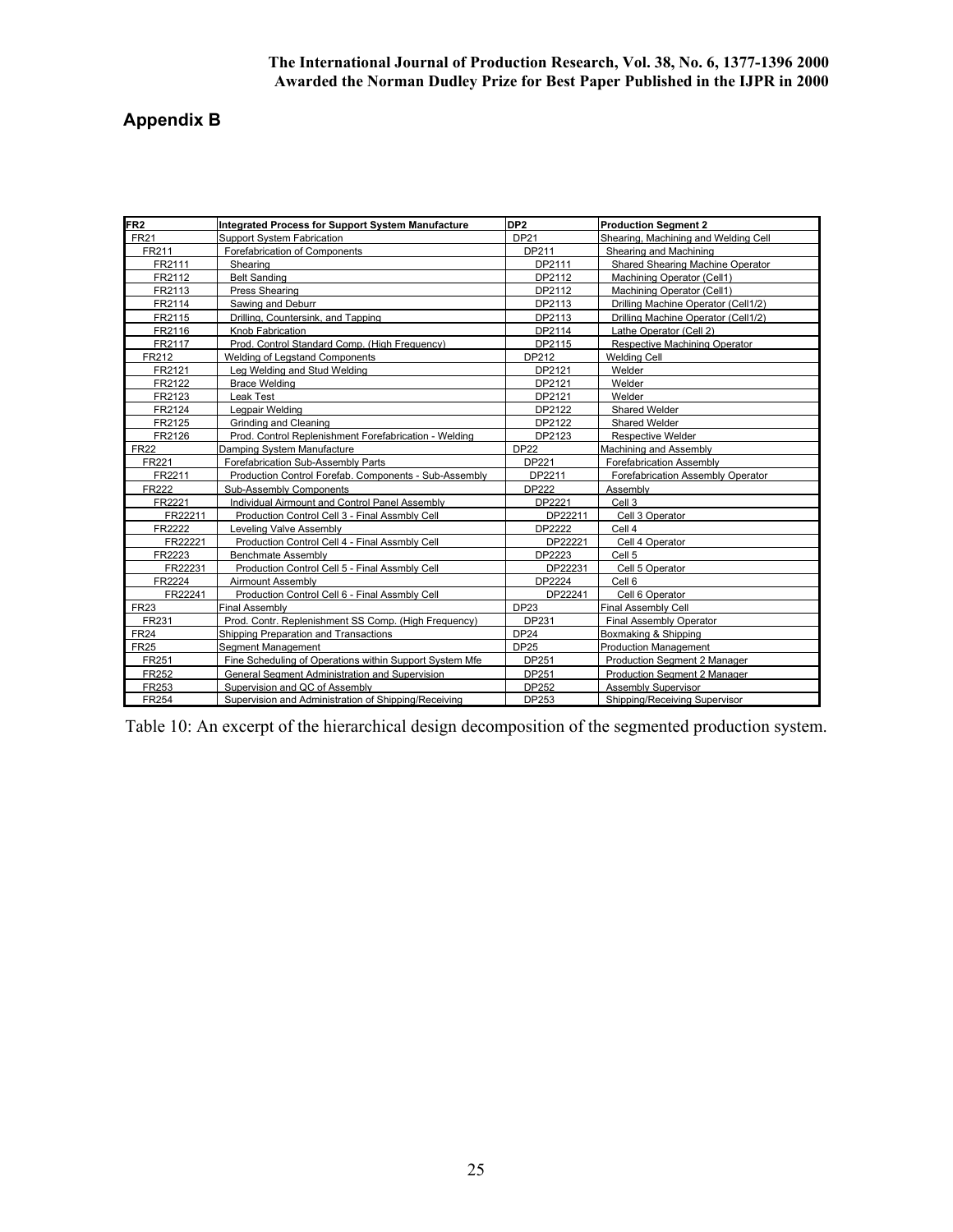## **References**

Black, J. T., 1991, *The Design of the Factory with a Future* (New York, NY: McGraw-Hill, Inc.).

Chandler, A. D., 1962, *Strategy and Structure* (Cambridge, MA: MIT Press).

- Cochran, D. S., 1994, *The Design and Control of Manufacturing Systems* (Ph. D. Thesis, Auburn, AL).
- Cochran, D:S., and Charles, M., 1997, *Cell Design Working Paper*, **DEW98** June 1997, Massachusetts Institute of Technology (MIT), Cambridge, MA, USA.
- Eversheim, W., et al., 1997, Ganzheitliche Unternehmensreorganisation Ein erfolgreicher Weg zur Standortsicherung, *VDI-Z Integrierte Produktion*, No. **7/8** - July/August.
- Galbraith, J. R., and Lawler, E. E., 1993, *Organizing for the Future* (San Francisco, CA: Jossey-Bass Publishers).
- Hammer, M., and Champy, J., 1993, *Reengineering The Corporation* ( New York, NY: Harper Collins).
- Hayes, R. H., and Wheelwhright, S. C., 1984, *Restoring Our Competitive Edge: Competing Through Manufacturing* (New York, NY: John Wiley & Sons).
- Kaplan, R. S., and Norton, D. P., 1992, The Balanced Scorecard Measures That Drive Performance, *Harvard Business Review*, January-February, 71-79.
- Lentz, S. S., 1996, Hybrid Organization Structures: A Path to Cost Savings and Customer Responsiveness, *Human Resource Management*, Vol. 35, No. **4**, 453-469.
- Shingo, S., 1989, *A Study of the Toyota Production System form an Industrial Engineering Viewpoint* (Cambridge, MA: Productivity Press).

Skinner, W., 1974, The Focused Factory, *Harvard Business Review*, Vol. 52, No. **3**, 113-121.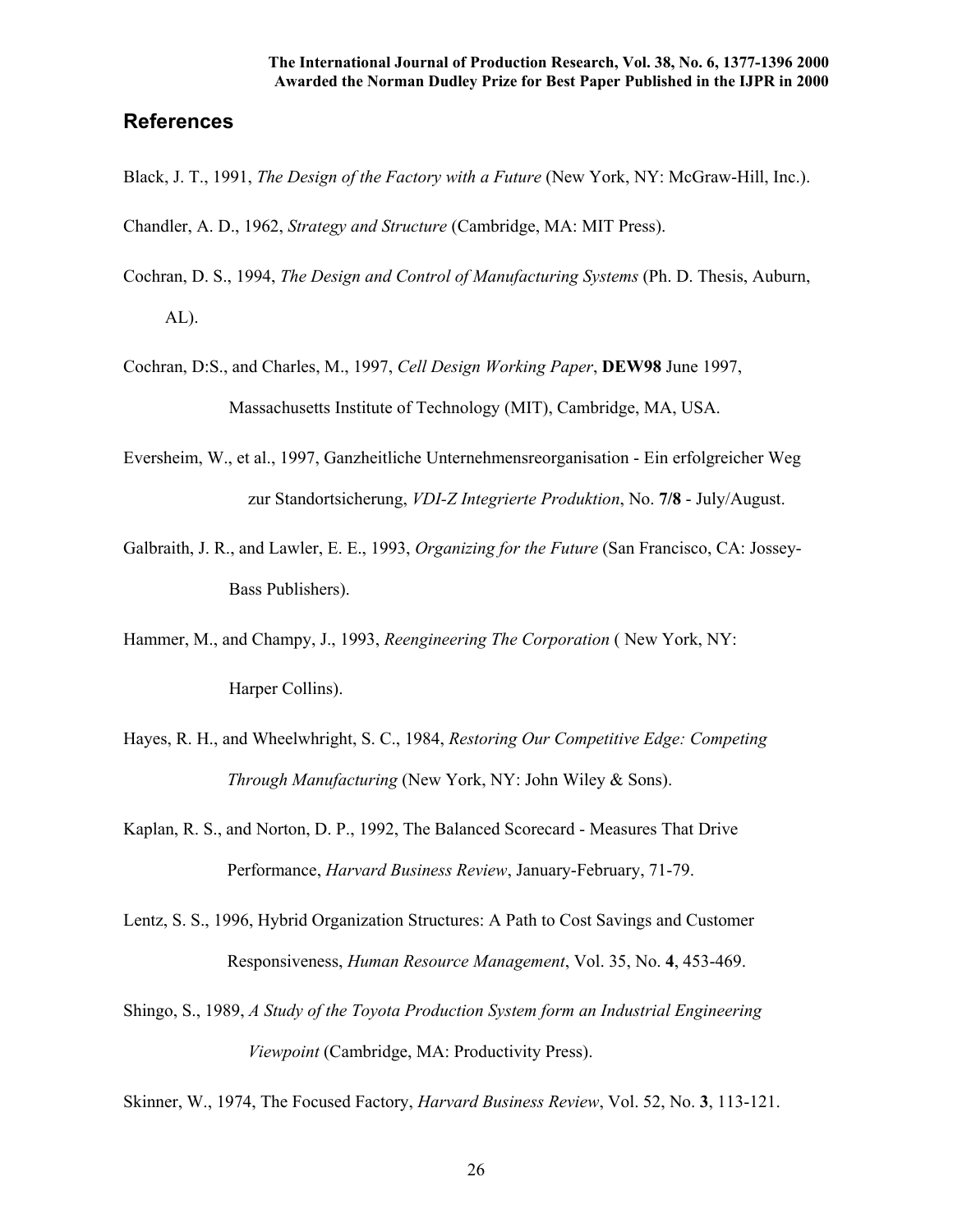Suh, N. P., 1990, *The Principles of Design* ( New York, NY: Oxford University Press).

- Suh, N. P., 1995, Trends and Perspectives: Design and Operation of Large Systems, *Journal of Manufacturing Systems*, Vol. 14, No. **3**, 203-213.
- Warnecke, H.-J., 1992, *Die Fraktale Fabrik: Revolution der Unternehmenskultur* (Berlin

Heidelberg, Germany: Springter Verlag).

- Wickens, P., 1993, Lean Production and Beyond the System, its Critics and the Future, *Human Resource Management Journal*, Vol. 3, No. **4**, 75-89.
- Wildemann, H., 1994, *Die modulare Fabrik: Kundennahe Produktion durch Fertigungs segmentierung* (München, Germany: Transfer-Centrum-Verlag GmbH).
- Womack, J. P., and Jones, D. T., 1996, *Lean Thinking: Banish Waste And Create Wealth In Your Corporation* (New York, NY: Simon & Schuster).